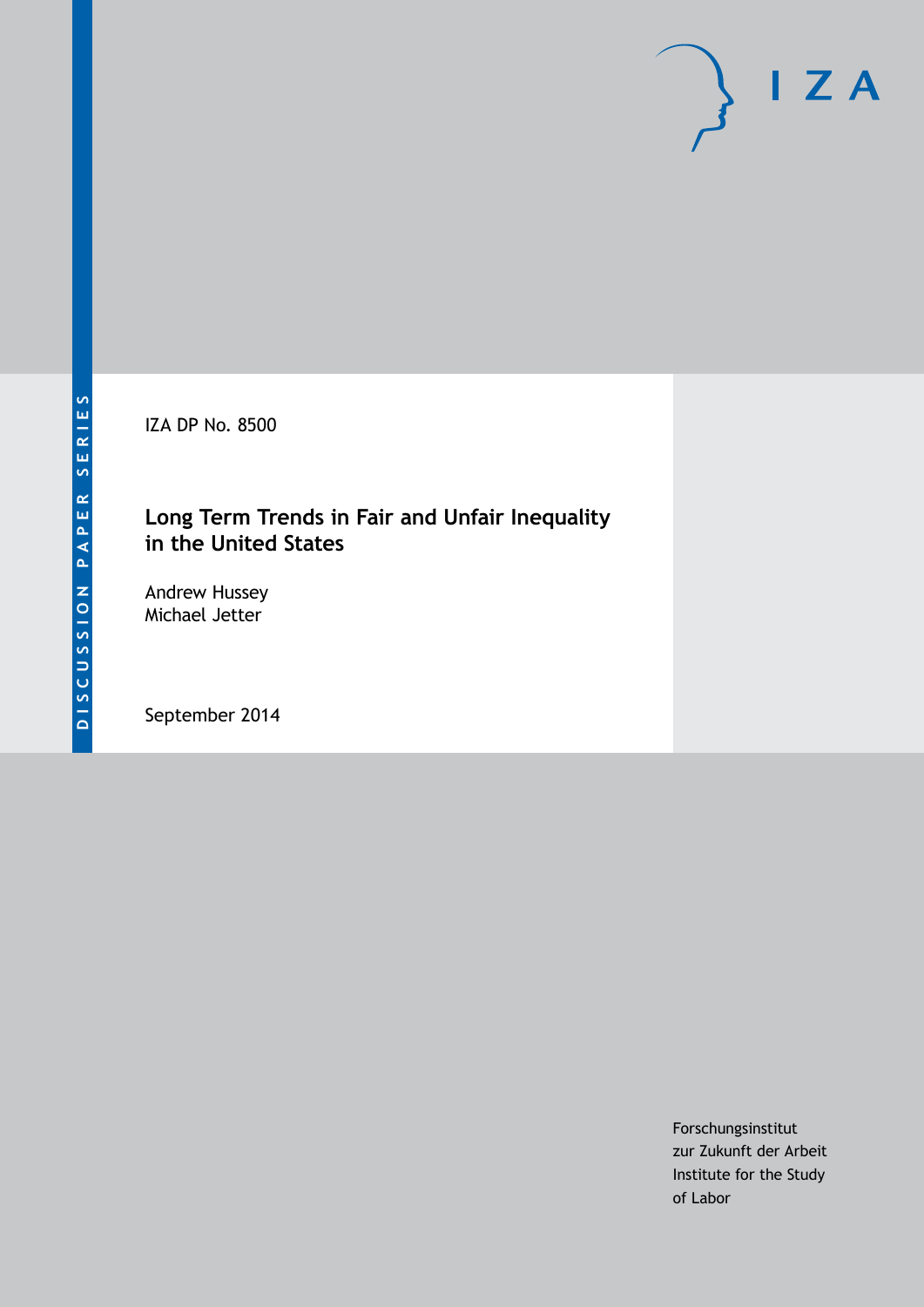# **Long Term Trends in Fair and Unfair Inequality in the United States**

## **Andrew Hussey**

*University of Memphis*

### **Michael Jetter**

*Universidad EAFIT and IZA*

Discussion Paper No. 8500 September 2014

IZA

P.O. Box 7240 53072 Bonn Germany

Phone: +49-228-3894-0 Fax: +49-228-3894-180 E-mail: [iza@iza.org](mailto:iza@iza.org)

Any opinions expressed here are those of the author(s) and not those of IZA. Research published in this series may include views on policy, but the institute itself takes no institutional policy positions. The IZA research network is committed to the IZA Guiding Principles of Research Integrity.

The Institute for the Study of Labor (IZA) in Bonn is a local and virtual international research center and a place of communication between science, politics and business. IZA is an independent nonprofit organization supported by Deutsche Post Foundation. The center is associated with the University of Bonn and offers a stimulating research environment through its international network, workshops and conferences, data service, project support, research visits and doctoral program. IZA engages in (i) original and internationally competitive research in all fields of labor economics, (ii) development of policy concepts, and (iii) dissemination of research results and concepts to the interested public.

<span id="page-1-0"></span>IZA Discussion Papers often represent preliminary work and are circulated to encourage discussion. Citation of such a paper should account for its provisional character. A revised version may be available directly from the author.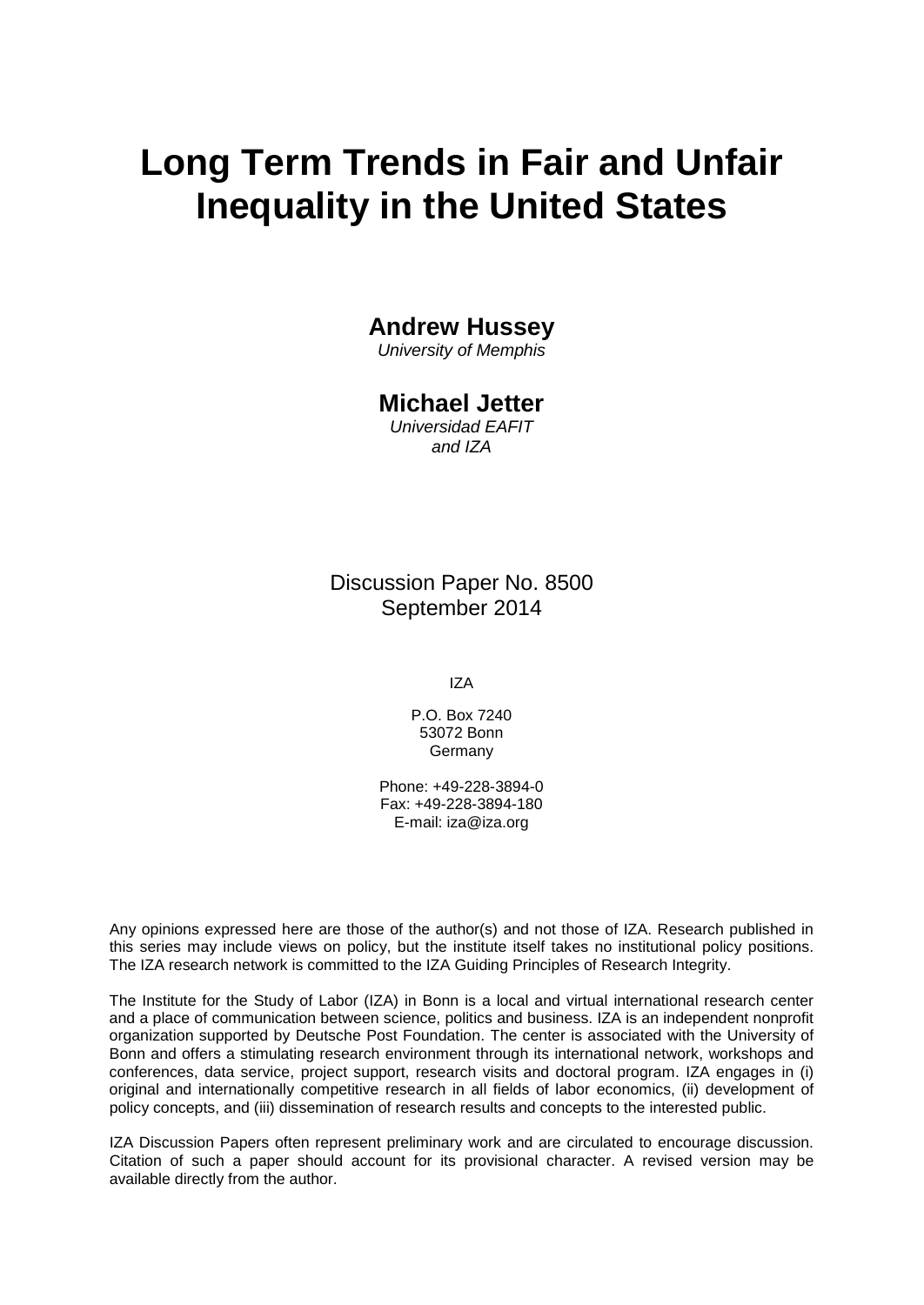## **ABSTRACT**

# **Long Term Trends in Fair and Unfair Inequality in the United States[\\*](#page-1-0)**

This paper analyzes the microeconomic sources of wage inequality in the United States from 1967-2012. Decomposing inequality into factors categorized by degree of personal responsibility, we find that education is able to explain more than twice as much of inequality today as 45 years ago. However, neither hours worked nor education, industry, marital status, or geographical location is able to explain the observed general rise in inequality. In fact, "unfair" inequality has risen faster than "fair" inequality, regardless of the set of variables chosen as fair sources of inequality (resulting from responsibility factors). We also examine inequalities within gender and racial groups and across U.S. states. Several noteworthy findings emerge. Wage inequality among males used to be lower than among females until 1990, but today the opposite is true. We also find several occasions where the distinction between the raw Gini and the Gini adjusted for certain characteristics produces different conclusions. For instance, raw inequality among black females decreased since 1969, but if we acknowledge differences resulting from hours worked and educational outcomes as "fair" inequalities, the remaining inequality measure has increased. We also find that there is substantial geographic heterogeneity in trends of unfair and overall inequality.

#### **NON-TECHNICAL SUMMARY**

This paper decomposes inequality in the United States into factors related to responsibility (e.g., hours worked, education) and non-responsibility (e.g., gender, race), using yearly data since 1967. We find that the reasons for the rise in income inequality are partially located in the increasing returns to education. Not having a school degree gets punished much harsher on the labor market today than in the past. The reward for completing a college education, on the other hand, has increased substantially. We then analyze inequality within gender, race, and geographical reasons. The main takeaway of the paper suggests that the reasons of the rise in income inequality can differ substantially across all these factors. Thus, potential policies targeting rising income inequality cannot be general, but rather need to specifically target the specific roots of income inequality.

JEL Classification: D31, D63, J31

Keywords: income inequality, Gini coefficient, unfair inequality

Corresponding author:

Michael Jetter Department of Economics School of Economics and Finance Universidad EAFIT Carrera 49 7 Sur-50, Avenida Las Vegas Medellín Colombia E-mail: [mjetter7@gmail.com](mailto:mjetter7@gmail.com)

\* We thank the Universidad EAFIT for providing excellent research support in this project. We are also grateful to Susana Berrio Montoya and Alejandra Montoya Agudelo for outstanding research assistance. All remaining errors are our own.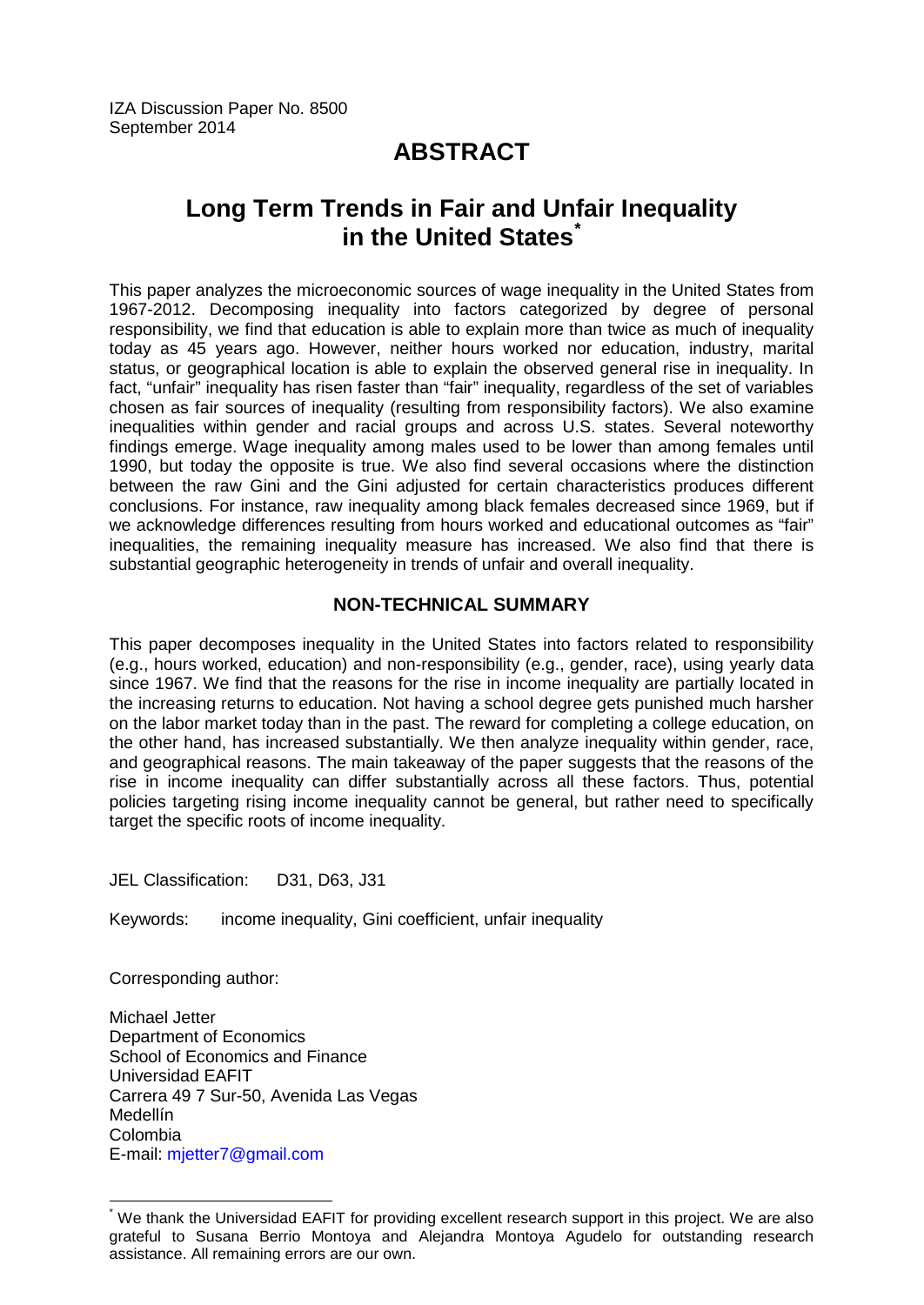#### 1 Introduction

As has been well documented, inequality worldwide and in the United States has steadily grown over the past years. In the United States, the Gini coefficient, the most prominent measure of income inequality, increased by 23 percent over the last 30 years (from 0.31 in 1980 to 0.38 in 2008). By this measure, there are only three countries in the OECD with higher inequality (Turkey, Mexico, and Israel). A political debate continues to be waged regarding the causes and consequences of this rising inequality, and arguments from both sides of the aisle have reached a fever pitch (see [Mankiw,](#page-34-0) [2013,](#page-34-0) for a recent summary). But perhaps more so than in the past several decades, these arguments have gone beyond causes and consequences of income inequality and redistributive policies, with the intrinsic fairness or unfairness of inequality taking center stage.<sup>[1](#page-3-0)</sup> The Occupy Wall Street movement, the "47 percent," and the "One Percent" slogans are all political manifestations of increasingly divisive, normative views on inequality.

While extremist positions are often the most vocalized, it appears likely that most people's views regarding income inequality are more moderate and nuanced. Many would agree that some kind of inequality in outcomes is beneficial for a society, providing incentives to work and allocating resources efficiently, but at which point does a fair remuneration of contributions stop and unjust inequality begin? For example, [Alesina and Angeletos](#page-32-0) [\(2005\)](#page-32-0) summarize that "[i]f a society believes that individual effort determines income, and that all have a right to enjoy the fruits of their effort, it will choose low redistribution and low taxes." The factors underlying specific earnings differentials are of particular importance in determining the resulting attitudes towards the fairness or unfairness of those differentials (see [Gaertner and Schwettmann,](#page-34-1) [2007;](#page-34-1) [Cappelen et al.,](#page-33-0) [2007\)](#page-33-0). Thus, the source of the underlying income inequality matters in terms of which (if any) policies we might choose to change the income distribution, e.g., by setting tax structures. This reflects the idea that a distinction is often made between inequality of opportunities and inequality of outcomes, where the former more readily emphasizes individual responsibility in determining earnings, at least among factors that are within an individual's control.[2](#page-3-1)

<span id="page-3-0"></span><sup>1</sup>See for example [David et al.](#page-33-1) [\(2006\)](#page-33-1) and [Dynan and Ravina](#page-33-2) [\(2007\)](#page-33-2) for potential utility consequences of inequality.

<span id="page-3-1"></span><sup>2</sup>Several recent papers consider the (in)equality of opportunity, such as [Lefranc et al.](#page-34-2) [\(2009\)](#page-34-2) or [Aaberge et al.](#page-32-1) [\(2011\)](#page-32-1). See [Bourguignon et al.](#page-33-3) [\(2007\)](#page-33-3) for a study of the inequality of opportunity in Brazil and [Ramos and Van de](#page-35-0)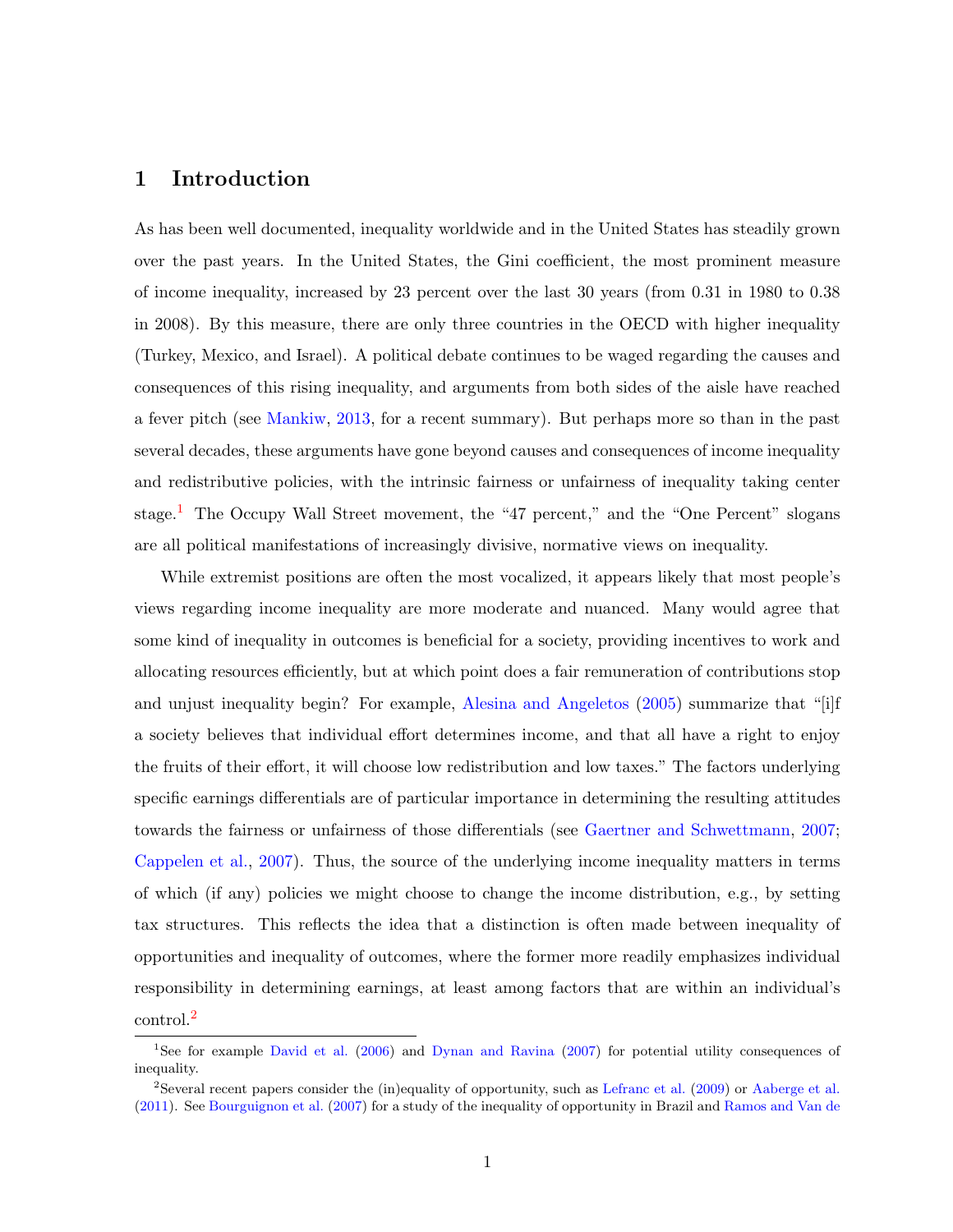[The goal of this paper is to decompose the contributing factors to measures of overall income](#page-35-0) [inequality in the U.S. and how these factors have changed over time. In particular, following](#page-35-0) the methodology of Almås et al.  $(2011)$ , we break down a person's wage into "non-responsibility" [factors" \(factors that are largely outside of an individual's realm of influence, such as race and](#page-35-0) [gender\) and "responsibility factors" \(factors that are more within an individual's control, such](#page-35-0) [as hours worked and education\). In this context, we offer five versions of responsibility factors,](#page-35-0) [including different sets of characteristics. Based on these classifications, we decompose a stan](#page-35-0)[dard Gini coefficient to obtain adjusted Ginis, where inequalities stemming from responsibility](#page-35-0) [factors are used to determine the reference point of a fair wage. This adjusted Gini then mea](#page-35-0)[sures "unfair" inequality, i.e. inequality stemming from non-responsibility factors.](#page-35-0) Alma<sup>s</sup> et al. [\(2011\), in pioneering this approach, find that unfair inequality in Norway actually](#page-35-0) increased [from 1986 to 2005, even though the raw Gini has decreased. In another application of this](#page-35-0) method, [Figueiredo](#page-34-3) [\(2011\)](#page-34-3) and [Figueiredo and Junior](#page-34-4) [\(2011\) analyze Brazilian data.](#page-35-0)

[To our knowledge, however, no similar study has yet been carried out using data from the](#page-35-0) [United States. Thus, one contribution of our paper is to do just that. Second, unlike](#page-35-0) Almås [et al.](#page-33-4) [\(2011\), who carry out their decomposition in only two separate years, our analysis covers a](#page-35-0) [sizeable time period of 46 years. This time span is substantially larger than much of the literature](#page-35-0) [investigating income inequality in the United States, and allows us to address both long-term](#page-35-0) [trends in inequality, but also similar \(or potentially diverging\) trends in unfair inequality, as](#page-35-0) [well as changes in the degree to which various factors contribute to fair versus unfair inequality.](#page-35-0) [Finally, our study goes beyond measures of inequality at the national level by analyzing trends](#page-35-0) [\(and contributing factors\) of fair and unfair inequality within gender, race, and geographic areas.](#page-35-0)

[Several interesting findings emerge from our analysis. We find that comparison of alternative](#page-35-0) [adjusted Ginis, each of which consider different factors for which individuals are held account](#page-35-0)[able, helps to explain some of the contributing factors of inequality. In general, education has](#page-35-0) [become a strong determinant of wage disparities. The lack of education today is punished heav](#page-35-0)[ily in the labor market, much more so than 45 years ago. In turn, the financial reward from](#page-35-0) [attaining a college degree has substantially increased in relative terms. Overall, however, none of](#page-35-0)

[Gaer](#page-35-0) [\(2012\)](#page-35-0) or [Pignataro](#page-35-1) [\(2012\)](#page-35-1) for a general summary. [Hopkins and Kornienko](#page-34-5) [\(2010\)](#page-34-5) construct a theoretical framework to study the effects from both inequality of endowments and outcomes.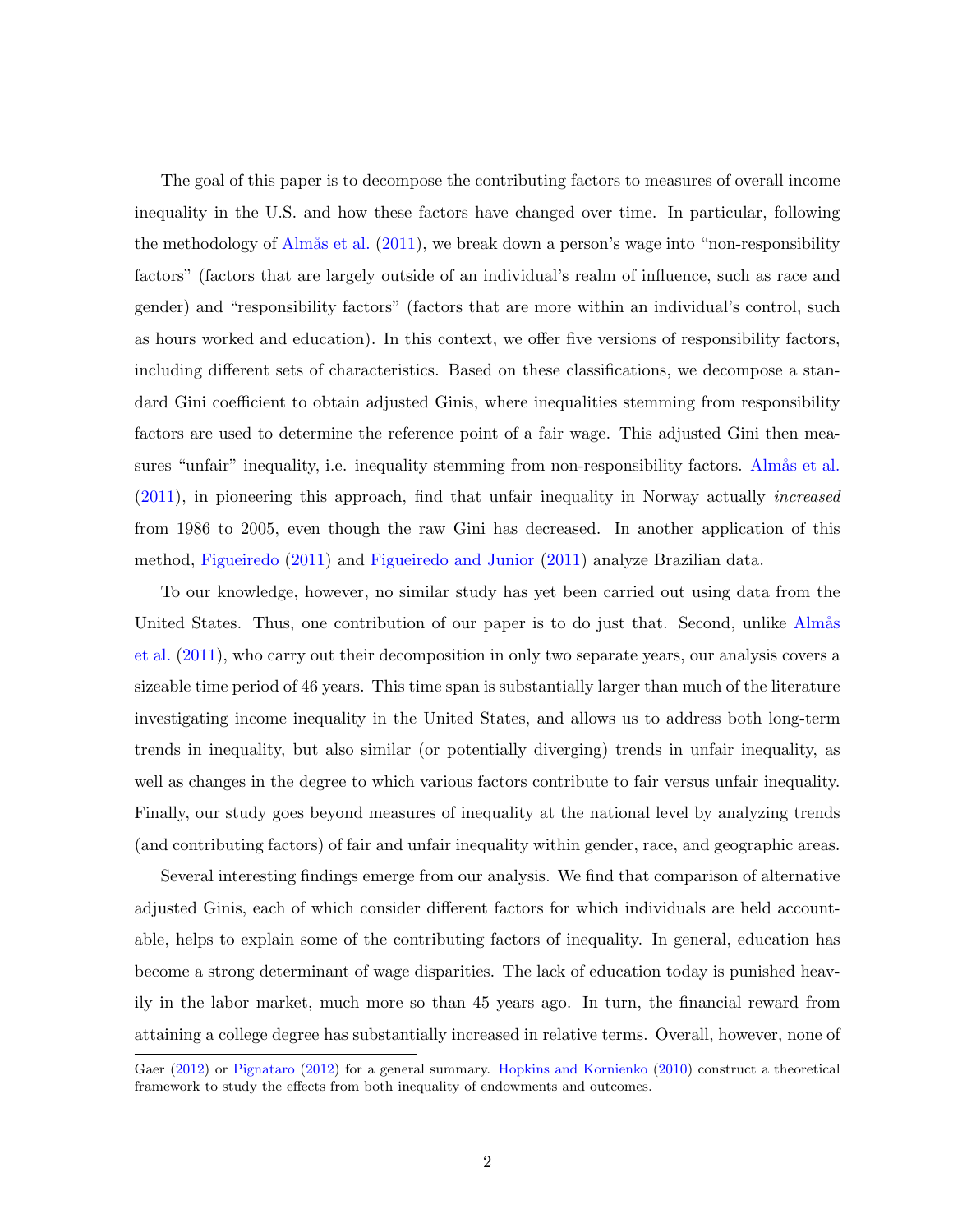the conventional wage determinants are able to explain the general trend towards higher inequality of incomes. In other words, hours worked, educational attainment, job industry, household characteristics, and state of residence are not able to account for the persistent rise in income inequality over the past four decades.

We also find interesting conclusions regarding wage inequality within gender and race. Most notably, while inequality among men's wages used to be substantially lower than inequality among women's wages, today we observe the opposite. The distinction between raw inequality and inequality adjusted by hours worked and educational outcomes offers particular insight in several parts of our analysis. For example, unconditional wage inequality among black women has decreased since the late 1960s. Once we hold people responsible for hours worked and education, however, this trend is reversed, suggesting that unfair inequality (at least resulting from the use of this set of responsibility factors) has increased for this group.

Finally, developments in inequality in the United States have differed across geographic regions. Especially the northeastern states experienced a strong rise in inequality levels, both unadjusted and adjusted. Some midwestern states, on the other hand, are actually characterized by lower inequality today than 35 years ago. In this context, we again find differences in terms of what is defined as part of one's own responsibility set of variables.

The paper proceeds with a brief description of our data and methodology in sections [2](#page-5-0) and [3,](#page-9-0) before presenting our main empirical findings in sections [4](#page-12-0) and [5.](#page-15-0) Finally, section [6](#page-29-0) concludes with a brief discussion.

#### <span id="page-5-0"></span>2 Data

Our analysis utilizes repeated cross-sectional data derived from the March Supplements of the Current Population Surveys (CPS). A strength of this data source is that it allows us to carry out the analysis for a large number of years, for the purpose of investigating possible changes in inequality and its sources over time. While some variables in the surveys have changed marginally over the years, the common data source allows for remarkable consistency and therefore comparability over time. We elect to use the years 1967 through 2012 in order to include a large span of time that has seen significant changes in demographics, education, and income levels in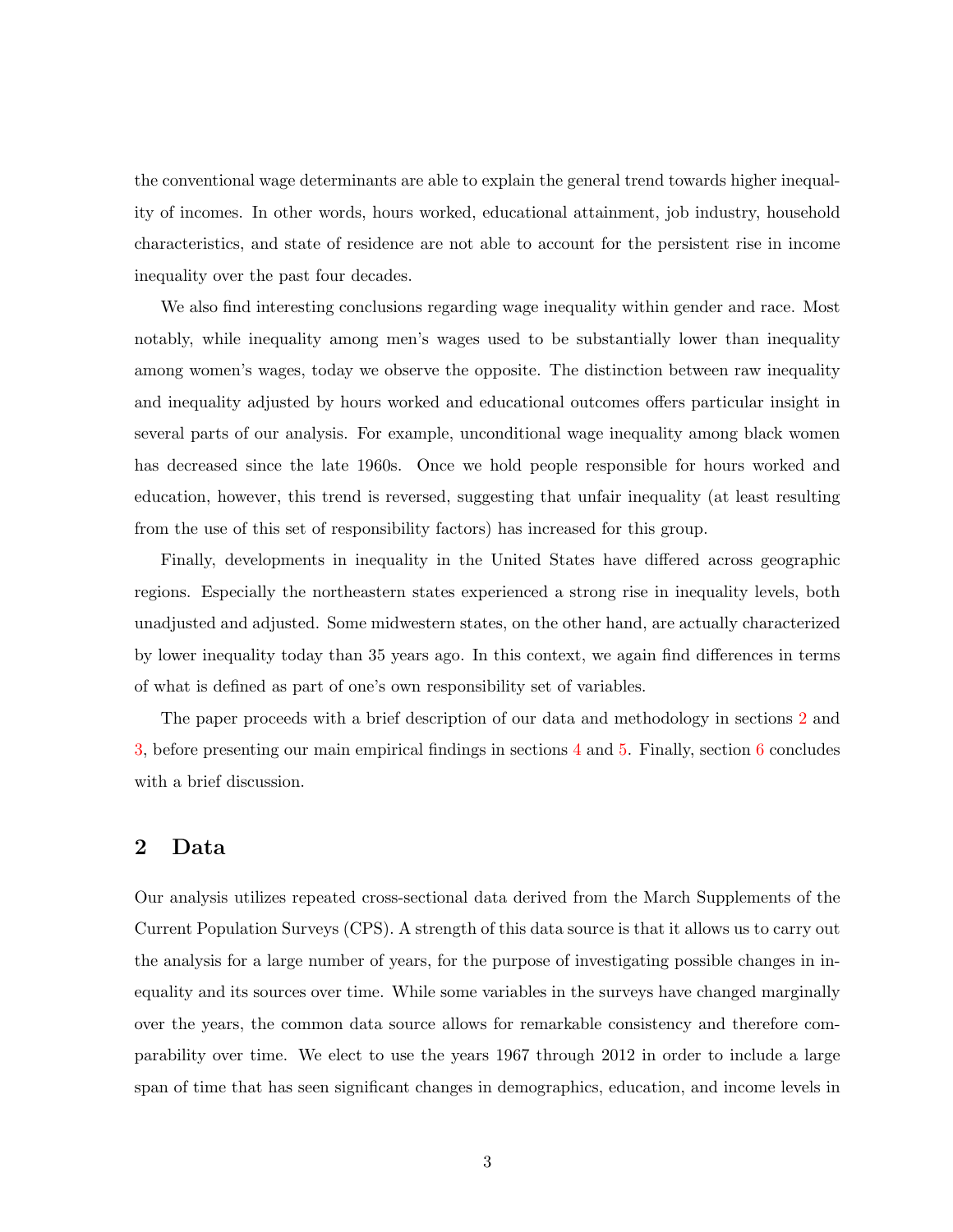the United States. On the other hand, our desire to include a relatively rich set of variables to adjust for potential responsibility factors limits our dataset to this 46 year period, as several important variables (most notably a time consistent measure of industry of employment) began to be collected in the 1968 survey.

Our outcome variable is the individual's total pre-tax wage and salary income for the calendar year.[3](#page-6-0) We restrict the sample to those individuals aged 16 and over who were employed and reported non-zero earnings for the year. Using this sample, we first check whether our derived raw Gini is representative of other published Gini coefficients, in particular the one calculated by the U.S. Census Bureau. We follow the Census methodology for calculating Ginis in that we derive 3-year rolling averages, and we extend this methodology to all our adjusted Ginis presented throughout the paper. While our sample of working individuals exhibits consistently lower inequality than the overall census sample, the correlation between our raw (unadjusted) Gini derived from the CPS returns a coefficient of 0.974 with the Census Gini. Reasons for the consistent gap between the Census Gini and our Gini include their methodology of measuring household income, whereas we are using individual income, and our limiting the sample to those with nonzero earned income, following Almås et al.  $(2011)$ . We elected to use individual earnings, rather than household income or size-adjusted household income, out of a desire to adjust for various sets of individual-level responsibility factors. The graphical representation in Figure [1](#page-7-0) also shows that for both measurements raw inequality has constantly increased over the past [4](#page-6-1)5 years with a particular jump in the mid-1990s.<sup>4</sup>

An important consideration when using income variables in the CPS is dealing with topcoded income values. To protect respondent confidentiality, the U.S. Census Bureau censors the incomes of individuals earning above specific levels. These levels have changed over time in nonsystematic ways and affect a varying, often non-trivial, percentage of the sample. The method (if any) used to adjust for this censoring has important implications for statistics relating to the earnings distribution [\(Larrimore et al.,](#page-34-6) [2008;](#page-34-6) [Burkhauser et al.,](#page-33-5) [2011\)](#page-33-5). For the years 1976

<span id="page-6-0"></span><sup>&</sup>lt;sup>3</sup>While tax policies and other transfers have changed substantially over the last several decades, and naturally affect after-tax income inequality, our analysis is unfortunately limited to pre-tax income due to the impossibility of determining the tax filing status among married individuals. For a discussion regarding the choice between alternative income variables, see [Armour et al.](#page-33-6) [\(2013\)](#page-33-6).

<span id="page-6-1"></span><sup>&</sup>lt;sup>4</sup>In 1994, major changes were made in the way that the March CPS was collected, and changes were also made in internal censoring points (see [Burkhauser et al.,](#page-33-7) [2009\)](#page-33-7).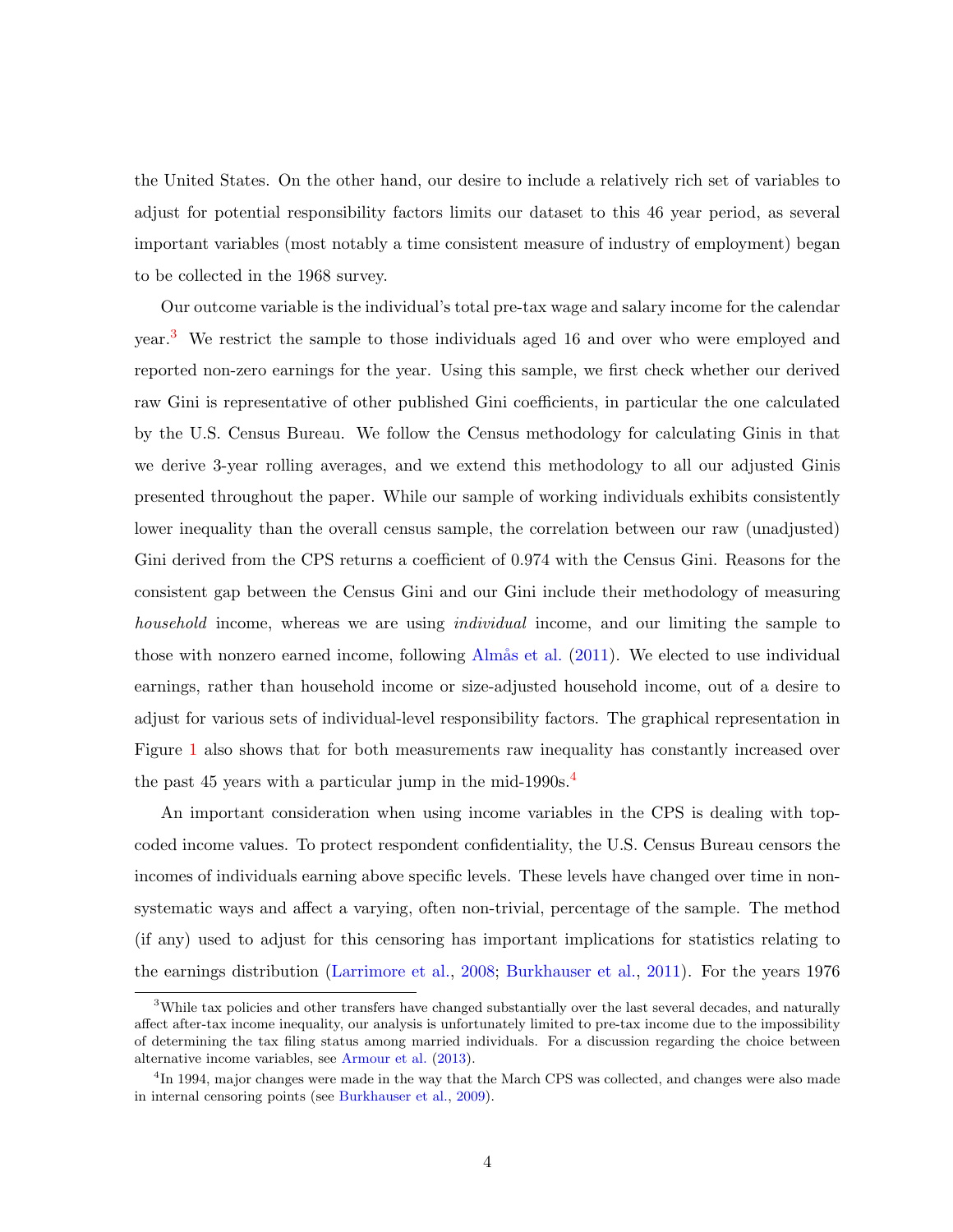<span id="page-7-0"></span>

Figure 1: The Gini derived from the CPS sample versus the Census Gini

through 2000, we use the mean earnings among various demographic groups who were topcoded, as provided by [Larrimore et al.](#page-34-6) [\(2008\)](#page-34-6), who also show that, by using this series, resulting Gini coefficients very closely match those derived from internal Census data including actual incomes. In subsequent years, the U.S. Census Bureau provides similar cell means for topcoded groups of individuals. Finally, for the years prior to 1976 we multiplied topcoded wages by 1.5, an approximation for mean earnings that has often been made in the labor economics literature [\(Katz and Murphy,](#page-34-7) [1992;](#page-34-7) [Lemieux,](#page-34-8) [2006a\)](#page-34-8). The number of topcoded individuals in our sample is particularly low for these years – no more than 0.1 percent. We found the results to be quite insensitive to alternative multiplication factors for topcoded earnings in these years.

In terms of the variables explaining one's wage, we follow and extend  $\widehat{\text{Alm}a}$  et al. [\(2011\)](#page-33-4). Thus, we start with variables that are presumably most likely within an individual's responsibility or control, like hours worked or educational attainment, and then gradually move towards factors for which one is less responsible (e.g., geographical location) or not responsible at all (e.g., race or gender). Of course, one can end up in philosophical discussions regarding to what degree some characteristics – education, for example – are within a person's control, and therefore whether they contribute to fair or unfair inequality. Our intention is not to enter this debate. Rather, we offer several different definitions of what lies within the realm of responsibility of the average citizen, so the reader can pick her preferred definition.

Specifically, we start by including solely hours worked (linear and squared term) in one's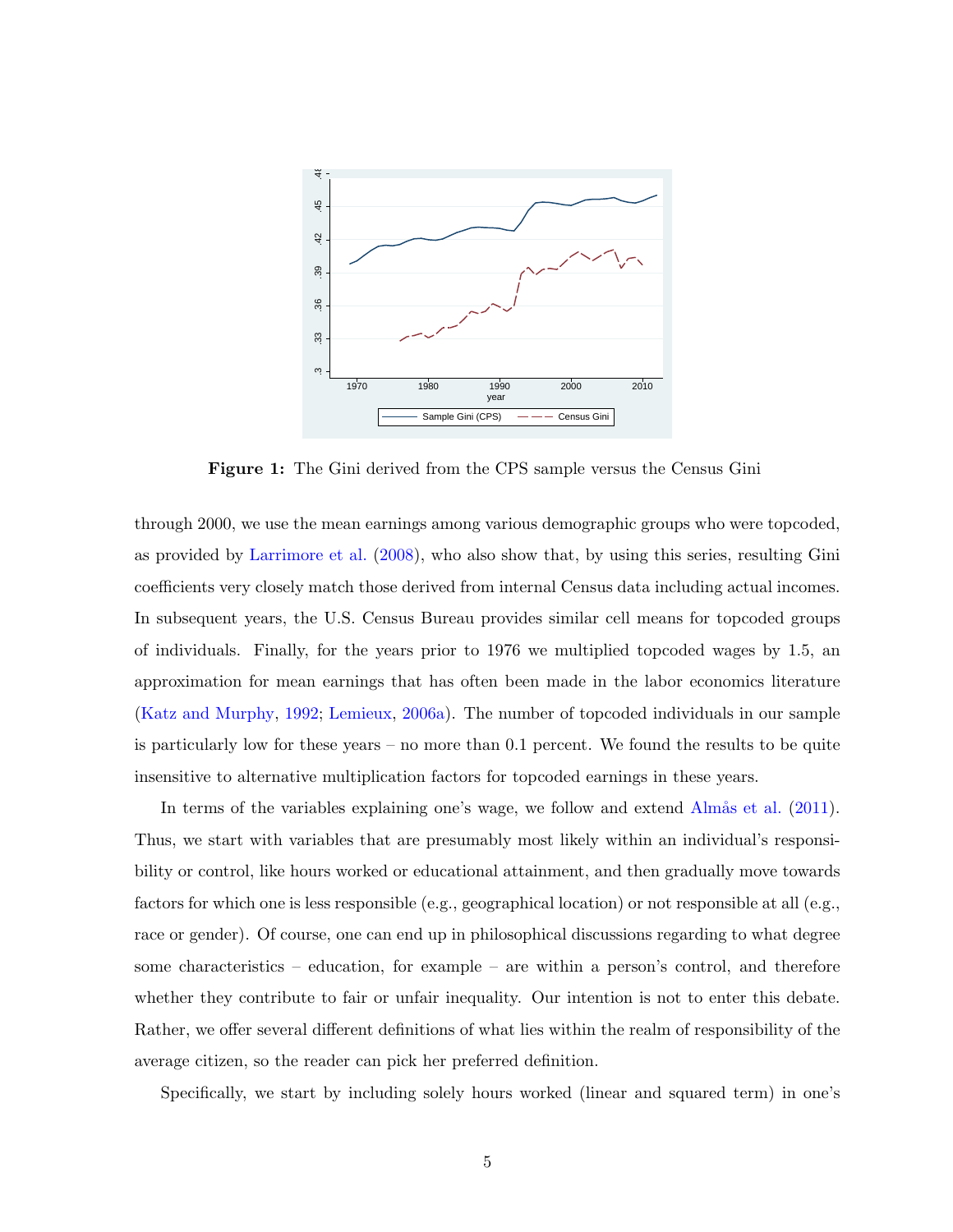responsibility set, thus any wage inequalities resulting from the quantity of time dedicated to work do not contribute towards this specific adjusted Gini  $(AG 1: {H})$ . We then sequentially add education (AG 2: {H, EDU}), industry (AG 3: {H, EDU, IND}), household variables, namely marital status and number of children (AG 4: {H, EDU, IND, HH}), and geographical location (AG 5: {H, EDU, IND, HH, STATE}) to the set of responsibility factors. Note that every adjusted Gini also includes the previously added variables into the responsibility set, similar to Almås et al.  $(2011)$ .

For education variables, we distinguish between four categories representing the highest education the individual completed: no high school degree, some college education, and college degree, with a high school graduate forming the omitted category. In terms of industry, we incorporate 17 categorical variables that reflect broad classifications of industries, using the 1950 Census Bureau industrial classification system in order to maintain comparability over time.<sup>[5](#page-8-0)</sup> Regarding basic household characteristics, our data set allows us to include dummy variables for married, widowed, separated, divorced (with single forming the reference category), and the number of children. Further, we include binary indicators for all U.S. states and also whether the respondent lives in a metropolitan area. All estimations also incorporate age, age squared, categorical variables for race/ethnicity (black, Hispanic, other, and white forming the omitted group), gender, and an indicator variable for veteran status.<sup>[6](#page-8-1)</sup> However, we do not derive an adjusted Gini that incorporates these demographic characteristics into the responsibility set.

Sample means and standard deviations of the majority of our included variables are found in Table [1,](#page-10-0) where we pick five representative 3-year periods in different decades throughout our sample. Average real incomes, adjusted by inflation in using the Consumer Price Index

<span id="page-8-0"></span><sup>&</sup>lt;sup>5</sup>We collapse the industry categories provided by the CPS to the following broader groups: (1) Agriculture, Forestry, and Fishing; (2) Mining; (3) Construction; (4) Manufacturing – Durable Goods; (5) Manufacturing - Nondurable; (6) Transportation; (7) Telecommunications; (8) Utilities and Sanitary Services; (9) Wholesale Trade; (10) Retail Trade; (11) Finance, Insurance, and Real Estate; (12) Business and Repair Services; (13) Personal Services Goods; (14) Entertainment and Recreation Services; (15) Professional and Related Services; (16) Public Administration; (17) Other.

<span id="page-8-1"></span> $6$ The number of racial categories in the CPS has increased over time. Prior to 1987, categories were limited to black, white, and other. In 1988, American Indian and Asian categories were introduced. Respondents could report more than one race beginning in 2003, drastically increasing the number of potential categories. Similarly, information on Hispanic origin was not collected prior to 1971. In a balance between maintaining comparability over time and capturing the important rise in the Hispanic demographic over time, we collapse race and ethnic categories into four: black, white (non-Hispanic), Hispanic (non-black), and other. Removing the Hispanic variable from our analysis in 1971 and years shortly after had no effect on our estimated Gini coefficients (adjusted or otherwise), suggesting the lack of data on Hispanic origin prior to 1971 is not a serious concern.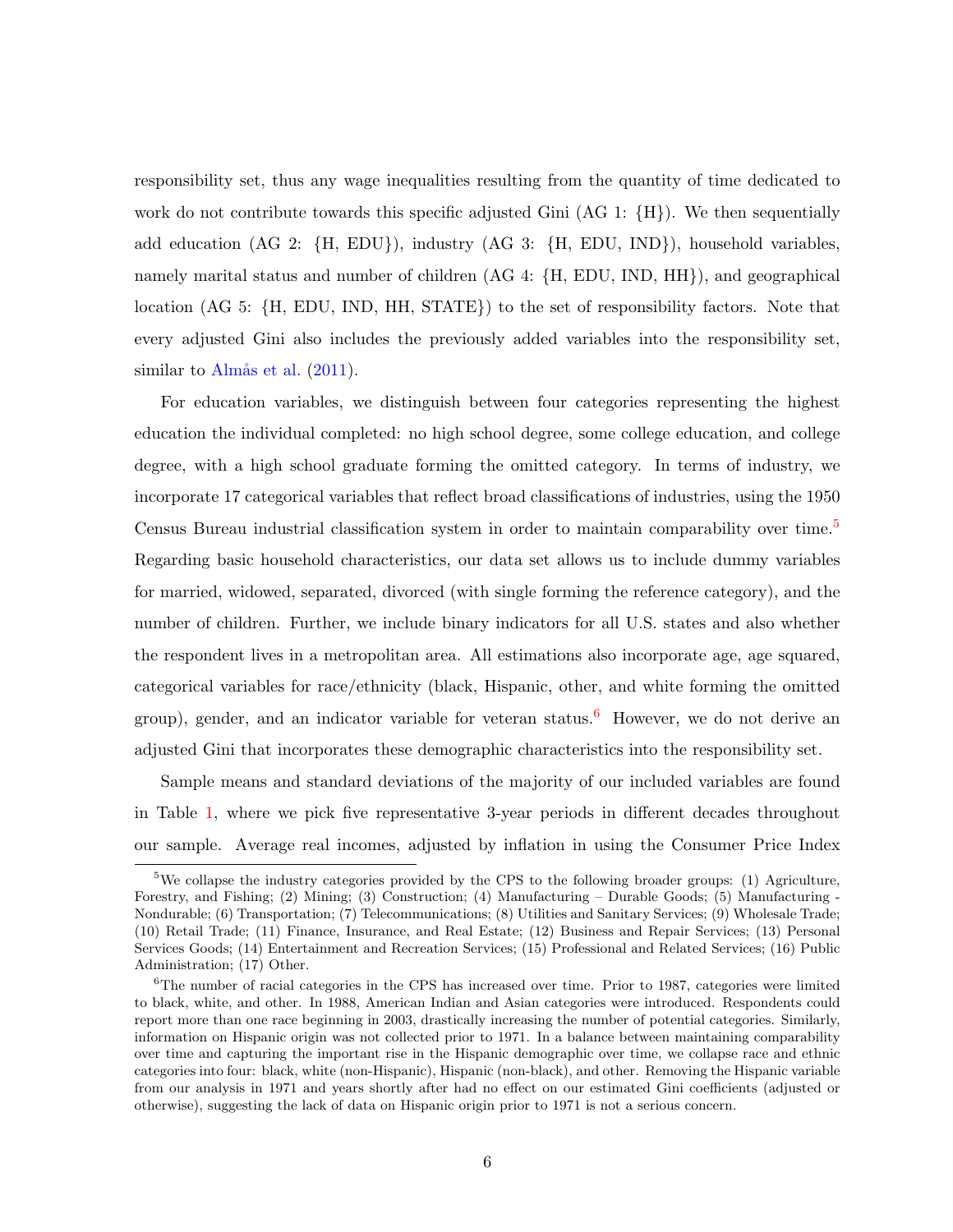from 2013 as a reference point, have risen substantially over the sample period. Dispersion (standard deviations) in these incomes has increased even more – a statistic that already gives us a glimpse at increasing raw inequality over time. The average number of hours worked has remained remarkably stable over time, fluctuating around 38.6 and 39.5. In terms of all educational categories, we notice a strong shift towards academic attainment. The fraction of employed respondents without a high school degree decreased from about 37 percent in 1967 – 1969 to nine percent in 2010 – 2012, whereas the percentage of college graduates increased from 13 to 35 percent in that timeframe.

In terms of marital status, the single lifestyle has become more popular over time – a trend reflected by the fraction of married individuals (decreasing from 72 to 59 percent), the fraction of divorced respondents (up from 3.7 to 10.4 percent), and the omitted category of never married singles (up from 18.5 to 26.3 percent). Somewhat in line with this trend is the average number of children, which decreased steadily from almost 1.3 to 0.97 per person. Further, our sample of employed individuals has become more female, slightly older, and more racially heterogeneous throughout the sample period. Finally, the percentage of military veterans in the samples has dramatically decreased over time.

#### <span id="page-9-0"></span>3 Methodology

Following the methodology developed by Almås et al. [\(2011\)](#page-33-4), we start with the raw Gini index and then add explanatory factors, ordered by their degree of responsibility. Of course, precisely defining for which factors a person should be held responsible is impossible and quite subjective. We offer several versions, out of which the reader can choose her preferred definition of responsibility and non-responsibility factors. Comparison across specifications also allows us to gain a better understanding regarding the relative importance of each factor in explaining income inequality.

We first estimate a basic earnings equation for individual i's wage  $(y)$  in year t, grouping together responsibility factors  $(x_{it}^R)$  and non-responsibility factors  $(x_{it}^{NR})$ :

$$
log(y_{it}) = \beta \boldsymbol{x}_{it}^R + \gamma \boldsymbol{x}_{it}^{NR} + \epsilon_{it}, \qquad (1)
$$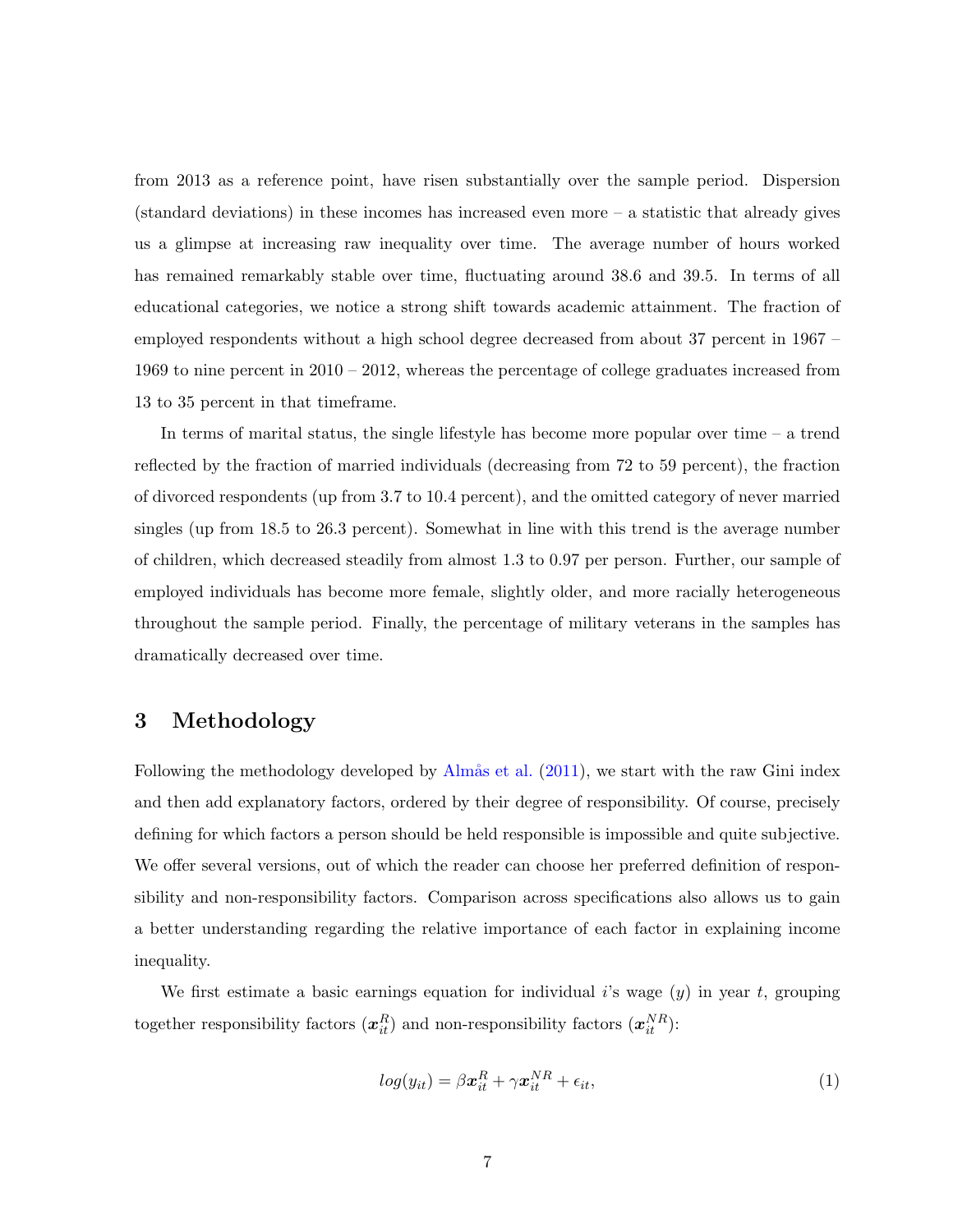<span id="page-10-0"></span>

|                    | Years     |           |           |           |           |  |
|--------------------|-----------|-----------|-----------|-----------|-----------|--|
|                    | 1967-1969 | 1977-1979 | 1987-1989 | 1997-1999 | 2010-2012 |  |
| Real wage income   | 30,686    | 32,727    | 35,986    | 41,958    | 48,216    |  |
|                    | (24, 971) | (27, 334) | (32, 783) | (47, 294) | (60, 509) |  |
| Hours worked       | 39.308    | 38.665    | 39.328    | 39.502    | 38.645    |  |
|                    | (13.307)  | (13.171)  | (13.203)  | (13.354)  | (12.852)  |  |
| No high school     | 0.369     | 0.234     | 0.158     | 0.133     | 0.091     |  |
|                    | (0.483)   | (0.423)   | (0.365)   | (0.34)    | (0.288)   |  |
| Some college       | 0.125     | 0.181     | 0.208     | 0.284     | 0.294     |  |
|                    | (0.331)   | (0.385)   | (0.406)   | (0.451)   | (0.456)   |  |
| College            | 0.127     | 0.184     | 0.237     | 0.267     | 0.348     |  |
|                    | (0.333)   | (0.388)   | (0.425)   | (0.443)   | (0.476)   |  |
| Married            | 0.717     | 0.644     | 0.61      | 0.593     | 0.594     |  |
|                    | (0.451)   | (0.479)   | (0.488)   | (0.491)   | (0.491)   |  |
| Widowed            | 0.04      | 0.028     | 0.023     | 0.018     | 0.017     |  |
|                    | (0.195)   | (0.164)   | (0.149)   | (0.134)   | (0.13)    |  |
| Separated          | 0.021     | 0.023     | 0.023     | 0.023     | 0.022     |  |
|                    | (0.142)   | (0.149)   | (0.151)   | (0.151)   | (0.146)   |  |
| Divorced           | 0.037     | 0.068     | 0.09      | 0.106     | 0.104     |  |
|                    | (0.19)    | (0.251)   | (0.286)   | (0.308)   | (0.305)   |  |
| $\#$ of children   | 1.277     | 1.018     | 0.918     | 0.906     | 0.973     |  |
|                    | (1.581)   | (1.315)   | (1.156)   | (1.153)   | (1.170)   |  |
| Metro area         | 0.677     | 0.594     | 0.755     | 0.789     | 0.810     |  |
|                    | (0.468)   | (0.491)   | (0.430)   | (0.408)   | (0.392)   |  |
| Metro area unknown | 0         | 0.141     | 0.017     | 0.003     | 0.008     |  |
|                    | (0)       | (0.348)   | (0.129)   | (0.053)   | (0.091)   |  |
| Female             | 0.378     | 0.429     | 0.465     | 0.475     | 0.484     |  |
|                    | (0.485)   | (0.495)   | (0.499)   | (0.499)   | (0.5)     |  |
| Veteran            | 0.299     | 0.228     | 0.15      | 0.104     | 0.065     |  |
|                    | (0.458)   | (0.42)    | (0.357)   | (0.305)   | (0.247)   |  |
| Age                | 39.258    | 36.858    | 37.519    | 39.213    | 41.738    |  |
|                    | (14.067)  | (13.763)  | (12.783)  | (12.647)  | (13.267)  |  |
| White              | 0.892     | 0.795     | 0.78      | 0.714     | 0.649     |  |
|                    | (0.31)    | (0.404)   | (0.414)   | (0.452)   | (0.477)   |  |
| Black              | 0.099     | 0.082     | 0.085     | 0.089     | 0.105     |  |
|                    | (0.299)   | (0.274)   | (0.278)   | (0.285)   | (0.306)   |  |
| Hispanic           | 0         | 0.1       | 0.103     | 0.154     | 0.159     |  |
|                    | (0)       | (0.3)     | (0.303)   | (0.361)   | (0.365)   |  |
| Other              | 0.009     | 0.023     | 0.032     | 0.043     | 0.088     |  |
|                    | (0.092)   | (0.151)   | (0.177)   | (0.204)   | (0.283)   |  |
| Ν                  | 146,125   | 181,342   | 184,681   | 168,166   | 242,282   |  |

Note: Reported are sample means and standard deviations in parentheses of employed individuals with non-missing and non-zero wages in the Current Population Surveys from 1967 – 2012, grouped in 3-year periods.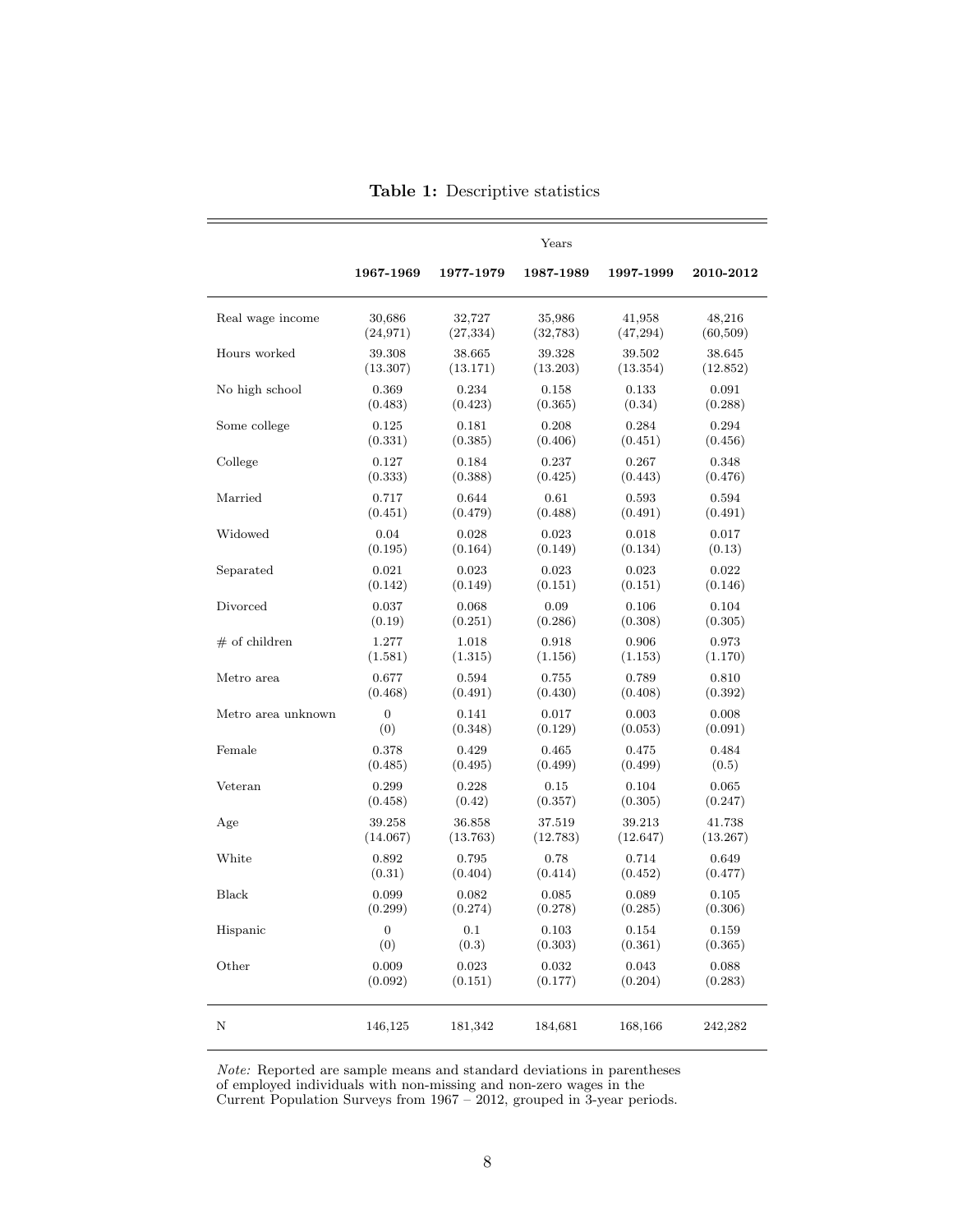where  $\epsilon_{it}$  represents the usual error term. This equation corresponds exactly to equation 6 in Almås et al. [\(2011\)](#page-33-4). We start by including all of our variables into  $x_{it}^{NR}$ , which is the equivalent of the generic Gini estimation. We then shift hours worked to be included in  $x_{it}^R$ , followed by an estimation adding educational attainment variables, and so on. The estimated "fair" income  $z_{it}^{GPP}$  can then be expressed, as shown in Almås et al. [\(2011\)](#page-33-4), by

$$
z_{it}^{GPP} = \frac{exp(\beta \boldsymbol{x}_{it}^{R})}{\sum_{j} exp(\beta \boldsymbol{x}_{jt}^{R})} \sum_{j} y_{jt},
$$
\n(2)

where the superscript GPP stands for the *generalized proportionality principle* and  $i \neq j$ . The GPP holds that "an individual's claim is given by what would have been the average income in a hypothetical situation where everyone had the same responsibility vector as this individual" (Almås et al., [2011\)](#page-33-4). The adjusted Gini, which takes into account any variables included in  $x_{it}^R$  as responsibility factors, is calculated in the same way as the usual Gini coefficient – via construction of the Lorenz curve – but, rather than using realized income relative to the average income, it uses the difference between the realized income  $y_{it}$  and the "fair" income  $z_{it}^{GPP}$ . Thus, the remaining adjusted Gini is said to be "unfair," as any remaining wage inequality is based on non-responsibility factors. We calculate the Gini coefficient and the sets of adjusted Ginis separately for each year of our sample and then produce the mentioned 3-year rolling averages.

Unfortunately, we cannot control for all factors determining a person's wage that have been found in the literature, both within the sphere of responsibility factors, as well as nonresponsibility factors. For example, variables describing work experience, the field of study, or some quality measurement of the attended academic institution have been found to be related to wages (e.g., see [Grove et al.,](#page-34-9) [2011\)](#page-34-9), but are absent in the CPS data set. However, some existent variables may be closely related to these characteristics and could therefore mitigate these potential problems from omitted variables, such as age being a proxy for work experience or the job industry capturing the field of study, at least partially. In addition, the CPS sample does not provide information on preferences (e.g., work versus family) or noncognitive skills. Our goal is to use as much information as possible, given the data set at hand.

<span id="page-11-0"></span> ${}^{7}\text{Alm\aa}$  et al. [\(2012\)](#page-33-8) provide details on the respective code in Stata.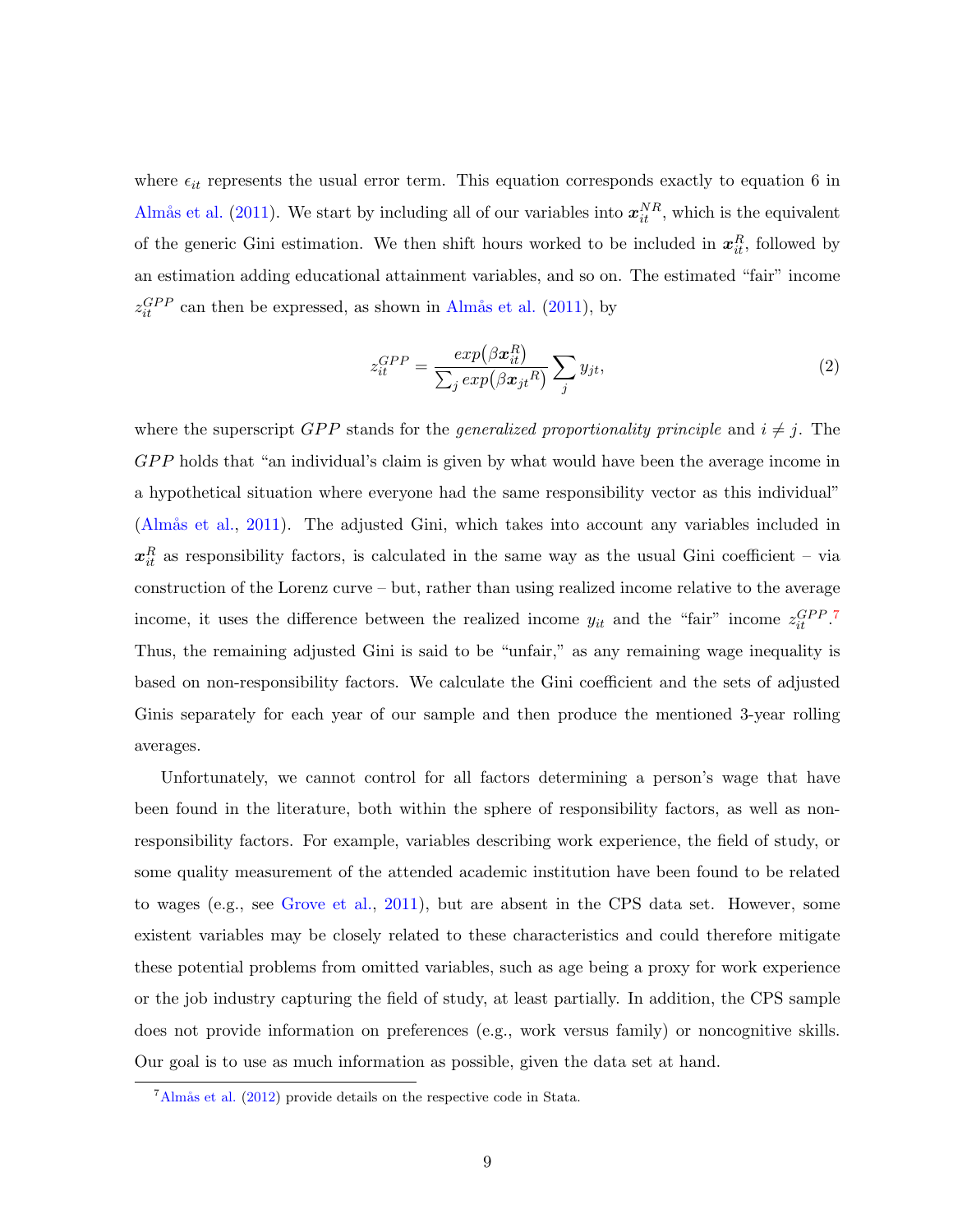#### <span id="page-12-0"></span>4 Empirical Findings from Generic Wage Regressions

To get a better understanding of wage determinants and their development over time, we begin by estimating traditional log wage regressions. Even though we do not expect these results to directly explain developments in inequality over time, unlike Gini coefficients, which are single distributional statistics, they provide some intuition as to which variables are important in explaining wages and whether these relationships are changing over time. Table [2](#page-13-0) displays the results of several regressions, using the same 5 representative 3-year periods that were used in Table [1.](#page-10-0)

In order to guarantee comparability within regressions, we use the CPI deflator (using the year 2013 as a reference point) to adjust nominal wages to real wages. We sort the explana-tory variables in an order similar to Almås et al. [\(2011\)](#page-33-4), beginning our inequality analysis by including hours worked as a responsibility factor. We then gradually move towards variables that are (presumably) less subject to one's own responsibility: educational outcomes, industry (not displayed due to the large number of coefficients), civil status and number of children, the state one lives in (not displayed for the same reason), and finally demographic characteristics, such as gender and race. We also include the year of the observation as a regressor in order to control for potential influences from business cycles or other common time-specific factors.

First, Table [2](#page-13-0) reveals that the importance of hours worked in determining one's wage has been decreasing since the late 1990s, although taking into account its squared term we see that the relationship has also become slightly more linear. Note also that among the individuals in our sample, the average worker has worked marginally fewer hours over time, likely due to an increase in part-time employees.

A large change, however, occurs for educational outcomes: at the end of the 1960s, not obtaining a high school degree was punished by a wage decrease of about 24.5 percent on average, whereas today the opportunity cost of not finishing high school lowers the mean wage by 30 percent, relative to achieving a high school degree (the omitted category). This development is complemented by the rising reward for entering higher education, as receiving some college education used to raise one's wage by ten percent on average, but today produces an average reward of over 14 percent. Yet the starkest jump is observed for college graduates. At the end of the 1960s an average college graduate was able to earn 37 percent more than a high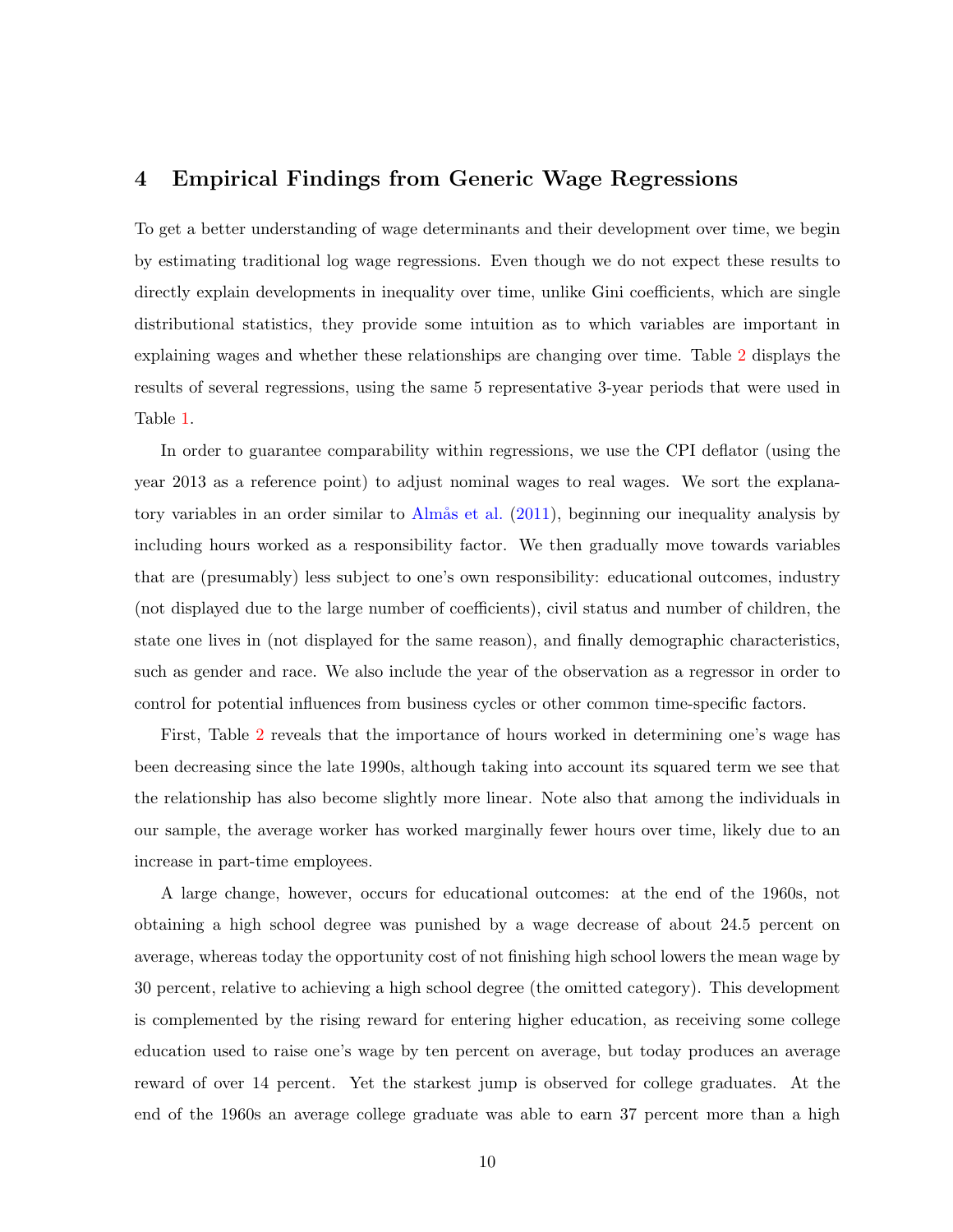|                      |                       |                                                           | Years        |                       |                       |
|----------------------|-----------------------|-----------------------------------------------------------|--------------|-----------------------|-----------------------|
|                      | (1)                   | (2)                                                       | (3)          | (4)                   | (5)                   |
|                      | 1967-1969             | 1977-1979                                                 | 1987-1989    | 1997-1999             | 2010-2012             |
| Hours worked         | $0.0648***$           | $0.0641***$                                               | $0.0673***$  | $0.0554***$           | $0.0560***$           |
|                      | (0.0007)              | (0.0007)                                                  | (0.0006)     | (0.0007)              | (0.0006)              |
| Hours worked swuared | $-0.0005***$          | $-0.0005***$                                              | $-0.0005***$ | $-0.0004***$          | $-0.0004***$          |
|                      | (0.0000)              | (0.0000)                                                  | (0.0000)     | (0.000)               | (0.000)               |
| No high school       | $-0.245***$           | $-0.286***$                                               |              | $-0.303***$           | $-0.299***$           |
|                      | (0.005)               | (0.006)                                                   |              | (0.007)               | (0.007)               |
| Some college         | $0.103***$<br>(0.006) | (0.006)<br>$0.139***$<br>$0.100***$<br>(0.005)<br>(0.005) |              | $0.148***$<br>(0.005) | $0.143***$<br>(0.004) |
| College              | $0.372***$            | $0.318***$                                                | $0.409***$   | $0.499***$            | $0.533***$            |
|                      | (0.006)               | (0.006)                                                   | (0.005)      | (0.005)               | (0.004)               |
| Married              | $0.269***$            | $0.211***$                                                | $0.185***$   | $0.165***$            | $0.166***$            |
|                      | (0.007)               | (0.006)                                                   | (0.006)      | (0.006)               | (0.005)               |
| Widowed              | $0.214***$<br>(0.012) | $0.192***$<br>$0.128***$<br>(0.014)<br>(0.014)            |              | $0.120***$<br>(0.017) | $0.084***$<br>(0.014) |
| Separated            | $0.146***$            | $0.136***$                                                | $0.072***$   | $0.033**$             | $0.036***$            |
|                      | (0.015)               | (0.014)                                                   | (0.013)      | (0.013)               | (0.011)               |
| Divorced             | $0.244***$            | $0.201***$                                                | $0.132***$   | $0.100***$            | $0.098***$            |
|                      | (0.012)               | (0.009)                                                   | (0.008)      | (0.008)               | (0.006)               |
| $#$ of children      | $-0.012***$           | $-0.025***$                                               | $-0.022***$  | $-0.008***$           | $0.012***$            |
|                      | (0.001)               | (0.002)                                                   | (0.002)      | (0.002)               | (0.002)               |
| Female               | $-0.512***$           | $-0.486***$                                               | $-0.341***$  | $-0.315***$           | $-0.255***$           |
|                      | (0.006)               | (0.005)                                                   | (0.004)      | (0.004)               | (0.004)               |
| Veteran              | $0.061***$            | $0.072***$                                                | $0.035***$   | 0.006                 | $0.015**$             |
|                      | (0.005)               | (0.005)                                                   | (0.005)      | (0.007)               | (0.007)               |
| Age                  | $0.083***$            | $0.088***$                                                | $0.082***$   | $0.082***$            | $0.074***$            |
|                      | (0.001)               | (0.001)                                                   | (0.001)      | (0.001)               | (0.001)               |
| Age squared          | $-0.001***$           | $-0.001***$                                               | $-0.001***$  | $-0.001***$           | $-0.001***$           |
|                      | (0.000)               | (0.000)                                                   | (0.000)      | (0.000)               | (0.000)               |
| Black                | $-0.182***$           | $-0.095***$                                               | $-0.115***$  | $-0.122***$           | $-0.137***$           |
|                      | (0.007)               | (0.007)                                                   | (0.007)      | (0.007)               | (0.006)               |
| Other                | $-0.080***$           | $-0.119***$                                               | $-0.109***$  | $-0.100***$           | $-0.072***$           |
|                      | (0.023)               | (0.015)                                                   | (0.012)      | (0.010)               | (0.006)               |
| Year                 | $0.042***$            | $0.010***$                                                | $0.004*$     | $0.032***$            | $-0.004*$             |
|                      | (0.002)               | (0.002)                                                   | (0.002)      | (0.002)               | (0.002)               |
| $\,N$                | 146,125               | 181,342                                                   | 184,681      | 168,166               | 242,282               |
| $\mathbb{R}^2$       | 0.561                 | 0.477                                                     | 0.498        | 0.459                 | 0.462                 |

<span id="page-13-0"></span>

|  | Table 2: OLS Results. Dependent variable is the logarithm of real wage earnings. |  |  |  |
|--|----------------------------------------------------------------------------------|--|--|--|
|  |                                                                                  |  |  |  |

*Notes:* Standard errors in parentheses.  $p < 0.10$ ,  $\rightarrow p < 0.05$ ,  $\rightarrow p < 0.01$ . All regressions include industry- (17) and states-fixed effects, but also binary variables for living in a metropolitan area or whether the exact living area is unknown.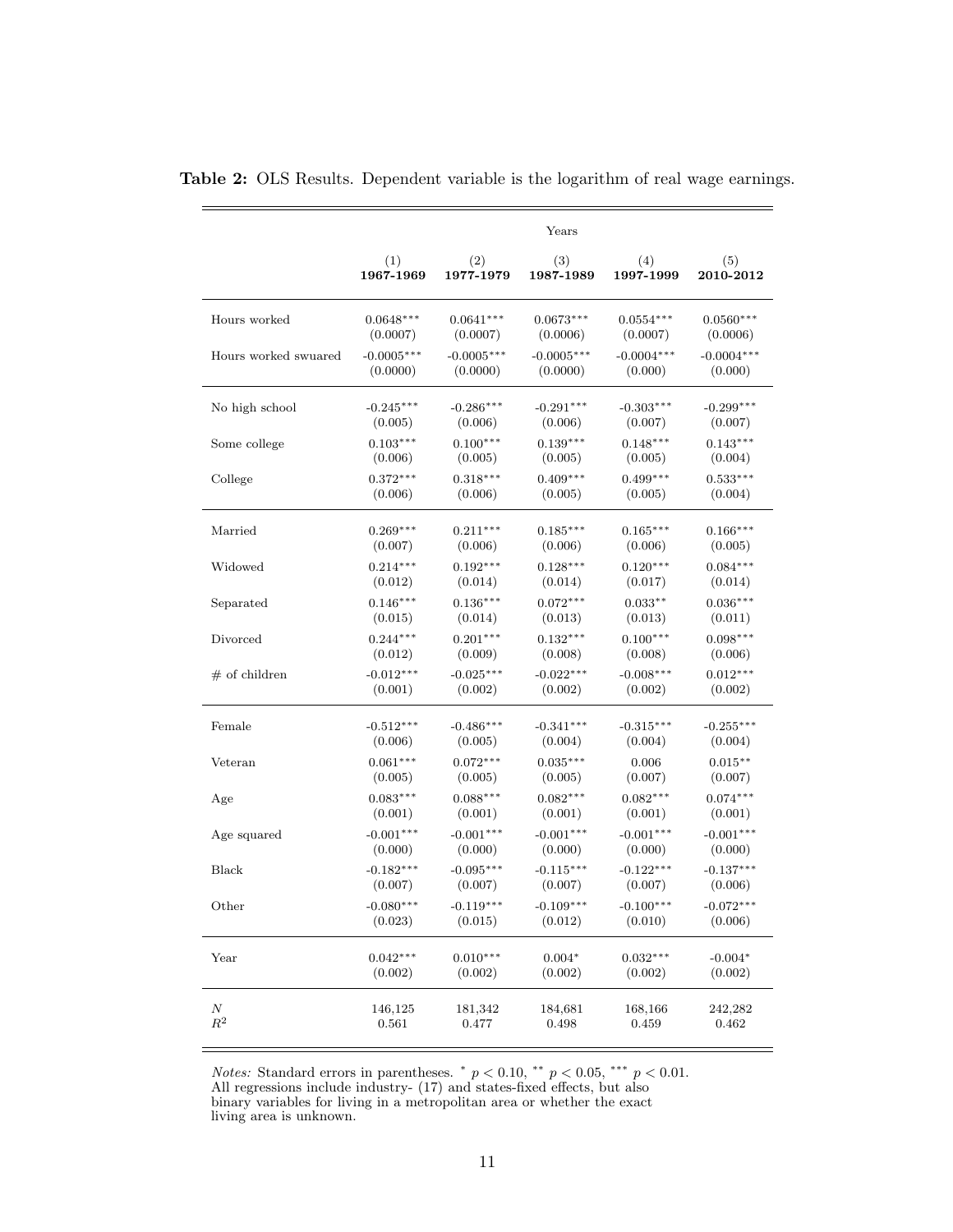school graduate, but today this difference has increased to over 53 percent. Notice that we first observe a downward trend for college graduates' wages at the end of the 1970s, but then college education increases its payoff strongly in the 1980s and thereafter. This significant increase in the returns to education in that time period is consistent with prior research, which has often attributed such a rise predominantly to skill-biased technical change, as well as fluctuations in the supply of educated workers [\(Bound and Johnson,](#page-33-9) [1992;](#page-33-9) [Katz and Murphy,](#page-34-7) [1992\)](#page-34-7).

Moving to family characteristics, a person's civil status used to explain a larger part of one's wage, yet we observe a strong trend in favor of single households, the omitted variable. For example, being married translated to an almost 27 percent wage increase 45 years ago, but today this "premium" is shrinking to under 17 percent. Further, it appears that employers may be becoming more welcoming to workers with children. 45 years ago, every child was associated with a 1.2 percent decrease in one's wage, whereas in more recent years this child penalty has turned into a premium that is equal in magnitude. Of course, some caution should be taken in interpreting these estimates as causal. Changes in coefficient estimates across years will not only be influenced by changes in returns to worker characteristics, but also changes in the composition of the workforce. Most notably, the large increase in women's labor force participation will affect the coefficients on family-related variables. Even among employed individuals, omitted variable bias is likely present in these estimations, as people with particular unobserved characteristics related to earnings likely have different educational attainment, civil status, etc.

Finally, Table [2](#page-13-0) also displays the coefficients returned for other demographic characteristics, specifically gender, veteran status, age, and race. Notice that females earned over 50 percent less than males on average at the end of the 1960s, holding every other observable characteristic constant. This gender gap has been cut in half since then. Once again, however, we need to be careful to establish causality, as previous research has shown that personal preferences, ethics, and noncognitive skills can influence one's wage and these variables tend to be differently distributed across gender (see [Grove et al.,](#page-34-9) [2011\)](#page-34-9). In terms of racial differences, African Americans earned over 18 percent less than whites (the omitted category) 45 years ago. This difference has declined remarkably until the end of the 1970s by almost one half, but discouragingly has since increased again.

Overall, estimates from our wage regressions confirm conventional findings in the associated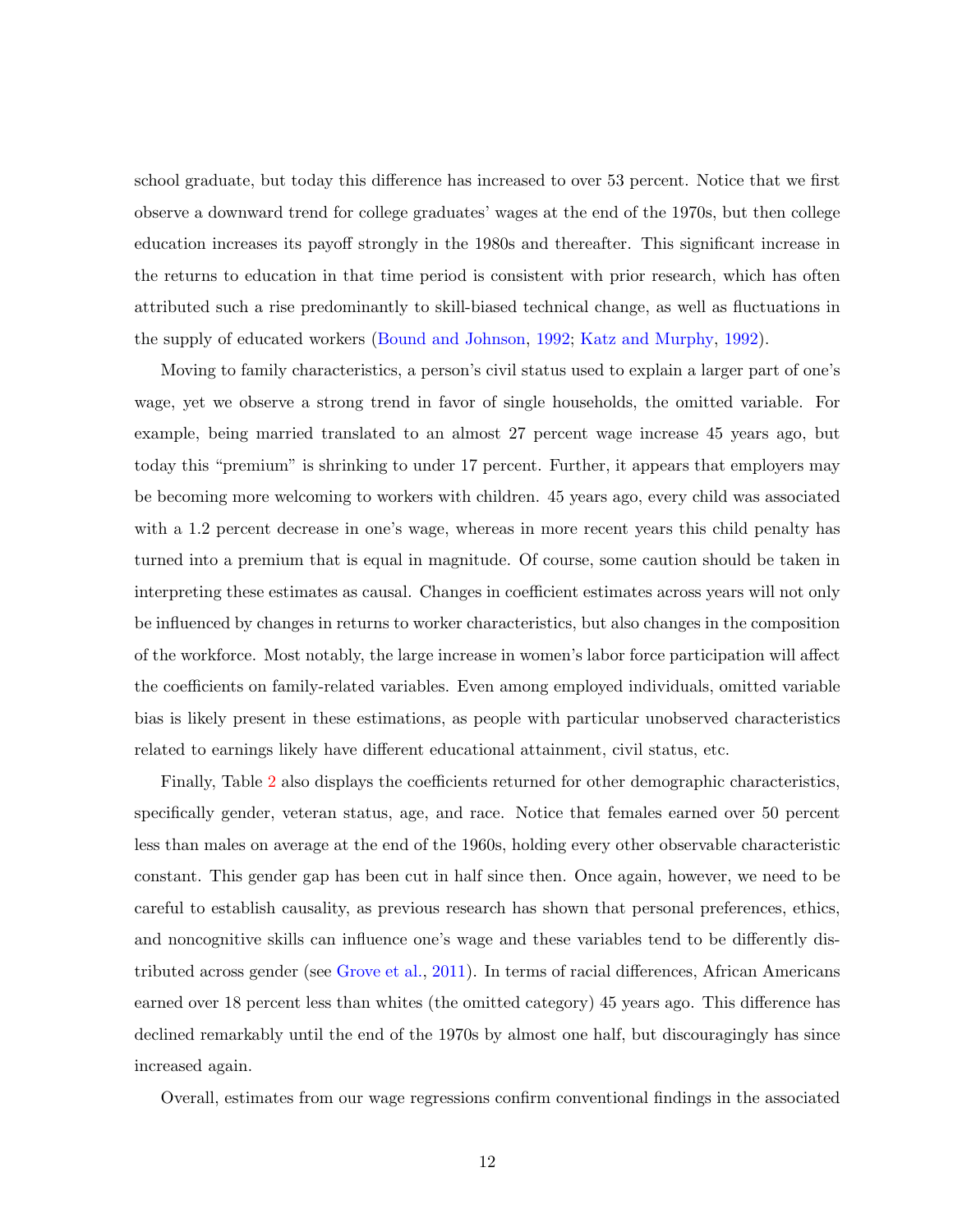literature, and highlight developments in the labor market in the United States that may have contributed to increasing income inequality over the past 45 years. With this in mind, we now turn to the analysis of unfair inequality, distinguishing between responsibility and nonresponsibility factors.

#### <span id="page-15-0"></span>5 Fair and Unfair Inequality

Figure [2](#page-16-0) and Table [3](#page-16-1) display some basic representations of the raw Gini coefficient derived from our sample and several versions of the adjusted Gini, where inequalities resulting from certain variables (responsibility factors) are used to estimate the benchmark case of perfect equality. For instance, when we include hours worked as a responsibility factor  $(AG 1: {H})$ , wage inequalities resulting from hours worked are used to determine the benchmark case for a Gini equal to zero. On the other hand, any remaining differences in wages, which cannot be traced back to hours worked, would be considered as inequality and therefore form part of the adjusted Gini. Thus, the adjusted Gini represents the wage inequality derived from the non-responsibility factors. Keep in mind that all estimates represent 3-year rolling averages in order to filter out potential business cycles and provide smoother trends in our estimated Gini coefficients. For example, any variable displayed for the year 1970 represents the average of that derived value for 1968, 1969, and 1970. Table [3](#page-16-1) displays five representative 3-year time periods throughout our sample with a specific focus around the jumps occurring in the early 1990s.

Figure [2](#page-16-0) gives us some indication of the sources of inequality and how they have changed over time. First, the raw Gini (left graph, top line) has constantly risen, from 0.40 in 1969 up to 0.46 in 2012. Once we include hours worked as a responsibility factor  $(AG 1: {H})$ , the adjusted Gini in 2012 decreases to 0.42. Thus, about nine percent of today's inequality, as represented by a Gini coefficient, can be traced back to differences in hours worked. In 1969, this fraction was slightly higher (12.5 percent), as hours worked explained (relatively) more of income inequality.

As a next step, we add educational attainment to the set of responsibility factors (AG 2: {H, EDU}), further decreasing the adjusted Gini to 0.40. After that, holding people responsible for the industry they work in (AG 3: {H, EDU. IND}), their household characteristics (marital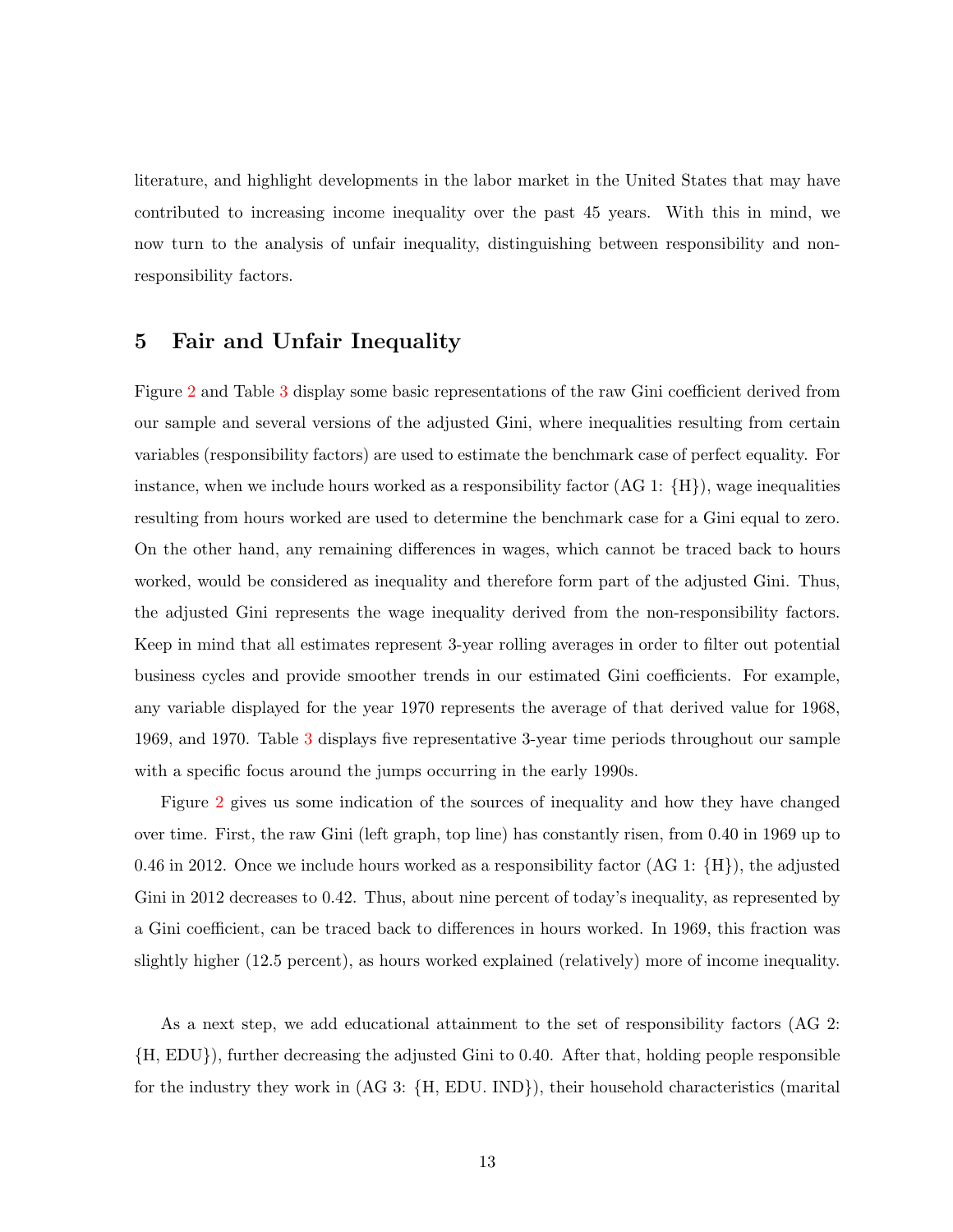<span id="page-16-0"></span>

Figure 2: The raw and the adjusted Ginis, where  ${H}$ : hours worked;  ${EDU}$ : educational attainment; {IND}: industry fixed effects; {HH}: household characteristics; {STATE}: state fixed effects and metropolitan area.

<span id="page-16-1"></span>

| Responsibility set             | 1967-1969 | 1990-1992 | 1993-1995 | 2004-2006 | 2010-2012 |
|--------------------------------|-----------|-----------|-----------|-----------|-----------|
| Raw Gini                       | 0.398     | 0.428     | 0.453     | 0.458     | 0.460     |
| AG 1: ${H}$                    | 0.354     | 0.385     | 0.415     | 0.423     | 0.424     |
| AG 2: ${H, EDU}$               | 0.338     | 0.360     | 0.390     | 0.395     | 0.396     |
| AG 3: $\{H, EDU, IND\}$        | 0.321     | 0.348     | 0.379     | 0.387     | 0.388     |
| AG 4: {H, EDU, IND, HH}        | 0.312     | 0.342     | 0.374     | 0.381     | 0.383     |
| AG 5: {H, EDU, IND, HH, STATE} | 0.306     | 0.336     | 0.369     | 0.377     | 0.379     |
|                                |           |           |           |           |           |
| AG 6: $\{EDU\}$                | 0.378     | 0.398     | 0.422     | 0.424     | 0.426     |
| AG 7: {H, IND, HH, STATE}      | 0.323     | 0.359     | 0.393     | 0.403     | 0.403     |
|                                |           |           |           |           |           |

Table 3: Adjusted Gini for different responsibility sets.

Notes: The responsibility sets include hours worked {H}, educational attainment {EDU}, industry fixed effects {IND}, household characteristics {HH}, and State fixed effects and metropolitan area {STATE}.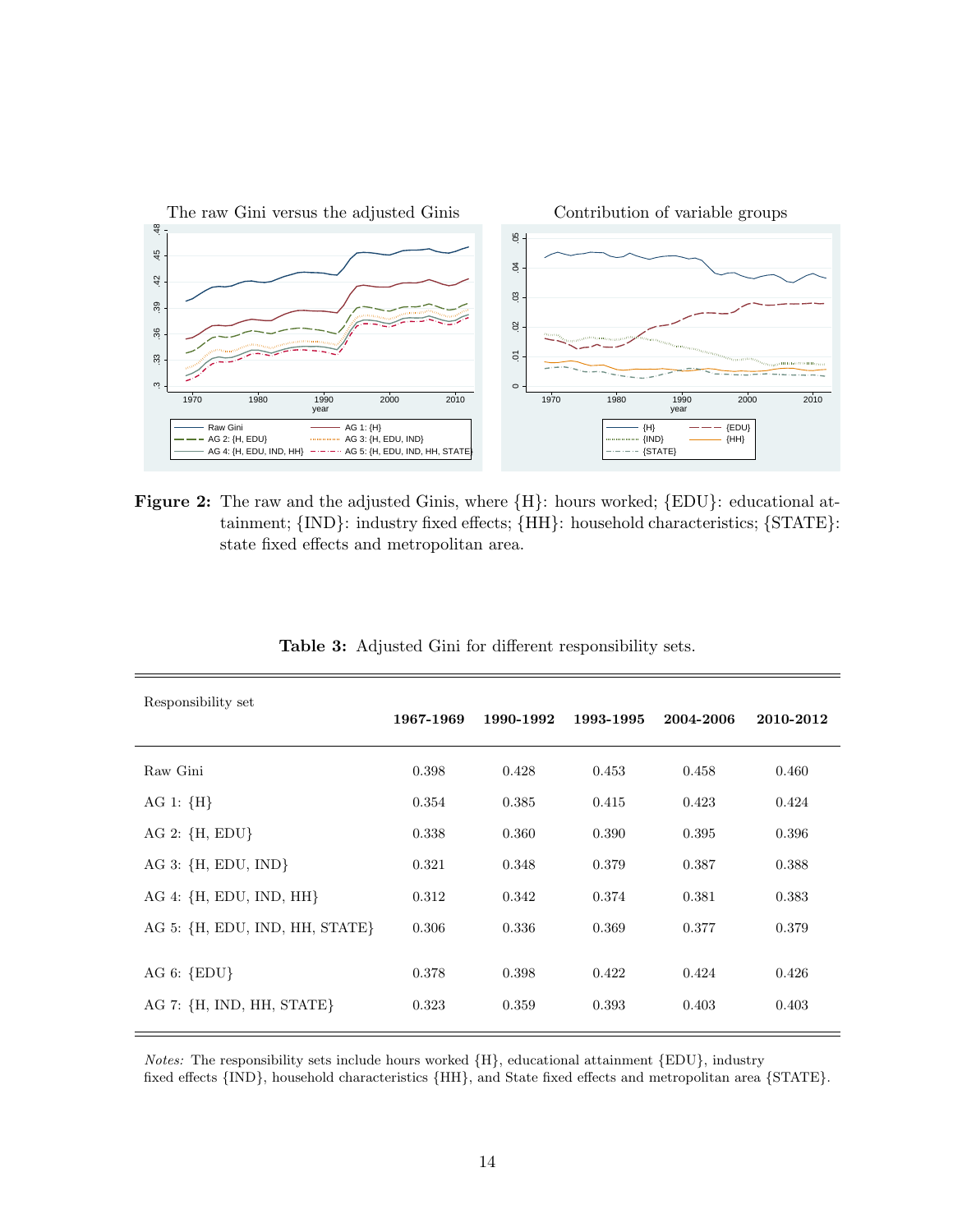status and number of children, AG 4: {H, EDU, IND, HH}), and finally their geographical location (AG 5: {H, EDU, IND, HH, STATE}) explains additional portions of the inequality measure. Taking all these factors into account, and attributing them towards one's responsibility, produces an adjusted Gini of 0.38, as displayed in Table [3.](#page-16-1) In absolute terms, the raw Gini has increased by 6.2 index points since the late 1960s (from 0.398 to 0.46), whereas the AG 5 has increased by 7.3 index points (from 0.306 to 0.379). This suggests that unfair inequality has increased even more than raw inequality since 1967. In relative terms, the raw Gini has increased by 15.6 percent, whereas the AG 5 is 23.9 percent higher today than in the late 1960s. Thus, considering absolute or relative changes in (adjusted) inequality both leads to the conclusion that the "unfair" portion of inequality has been rising. This is true regardless of the responsibility set that is chosen.

Within these adjusted Ginis, looking at the individual net contributions of certain variables can produce telling stories, as displayed in the right graph of Figure [2.](#page-16-0) (These contributions are calculated from differences in successive rows that are displayed for some years in Table [3,](#page-16-1) representing the marginal reduction in the Gini coefficient from each new set of variables included in the responsibility set.) For instance, the contribution of hours worked to inequality has been marginally decreasing since the early 1980s, but the most significant developments relate to educational attainment and industry of employment. Until the early 1980s, industry was a stronger contributor towards inequality, but both industry and education were relatively constant predictors of inequality. However, in the early 1980s both factors took opposing turns. Whereas the industry of employment began to explain less and less of income inequality, displayed by the negative slope, education consistently played a bigger role, confirming previous findings by [Lemieux](#page-34-8) [\(2006a\)](#page-34-8). In fact, relative to the entire portion of inequality that our variables can explain (i.e., using our largest responsibility set, AG 5), the share of education more than doubled from about 15 percent in the mid 1970s to over 35 percent in 2012. Thus, not only is education leading to bigger wages today relative to 45 years ago, but it also explains more of inequality. Beyond that, the remaining variables of household characteristics and geographical location show only minor changes in their explanatory power of inequality over time, after education and industry have already been added to the responsibility set.

Inferring the role of particular variables by comparison of successive adjusted Ginis is reliant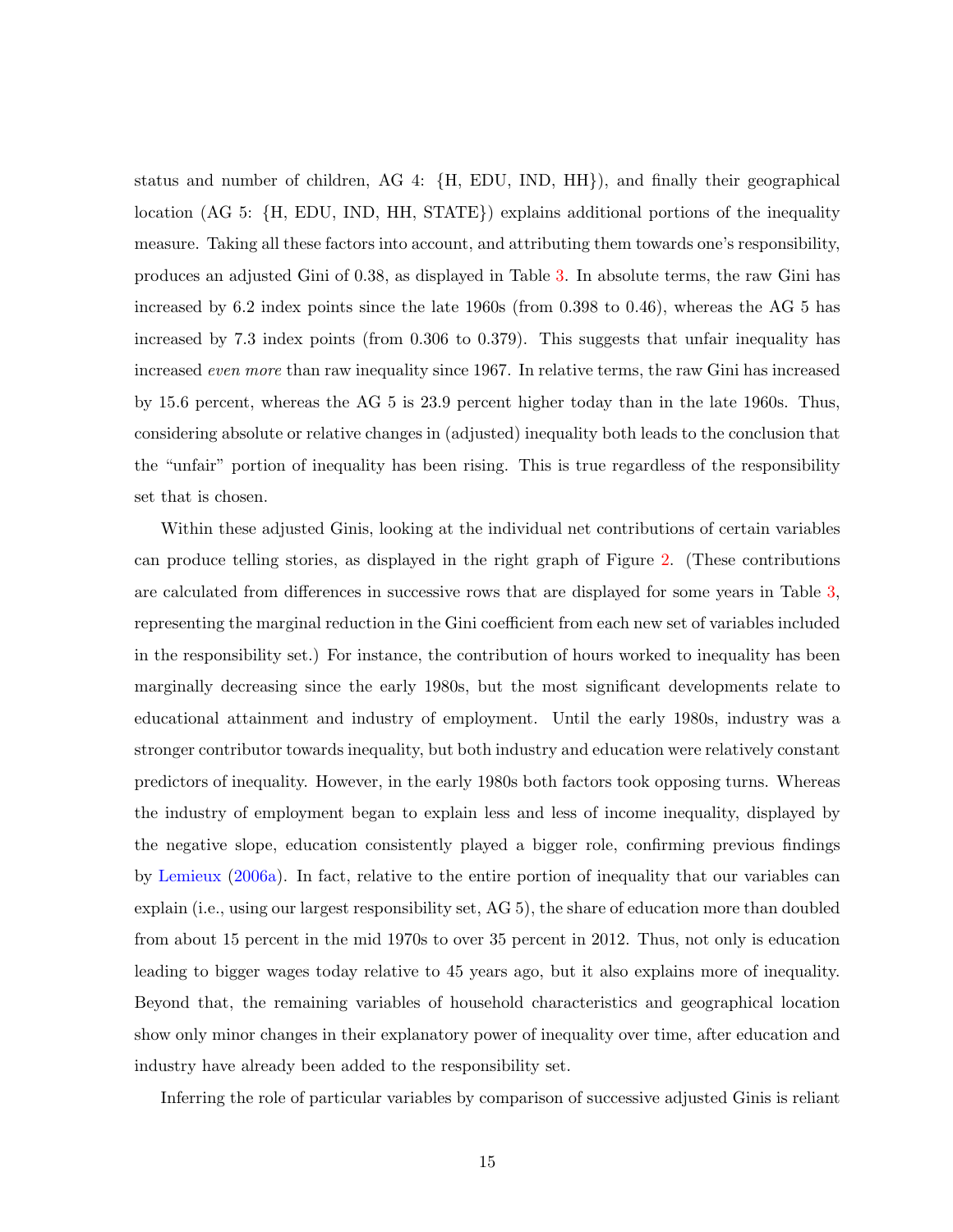on the order that variables are added to the responsibility set. Since some argument could be made for alternative orderings of variables in our successive adjusted Ginis, we produce two additional adjusted Ginis to further highlight the role of educational attainment, shown in the final rows of Table [3.](#page-16-1) First, the AG 6 only includes educational attainment into the responsibility set. Thus, the displayed Ginis in that row only show inequality stemming from all other factors, but not from education. In other words, we assume here that people are only held responsible for their education. The difference of the AG 6 to the raw Gini then signals the degree to which education can explain income inequality. Notice that this portion went from 2 index points in 1969 (0.398 minus 0.378) to 3.4 index points in 2012 (0.46 minus 0.426). Further, the AG 7 does exactly the opposite by holding people accountable for all other factors (hours worked, job industry, household characteristics, and geography), but not for education. Here we can see that the explanatory power of the remaining factors has decreased from 7.5 index points in 1969 to 5.7 index points. Thus, education is explaining substantially more of income inequality today than in the late 1960s, but the other explanatory variables used here are explaining less.

From these overall developments in the sources of inequality, we now turn to trends in adjusted inequality within gender and racial groups.

#### 5.1 Fair and Unfair Inequality within Gender and Race

Figure [3](#page-19-0) displays the raw Gini and all five categories of adjusted Ginis for females (solid line) and males (dashed line). First, although raw inequality within gender has been increasing for both females and males, the slope has been steeper for men. In 1969, pure wage inequality among men is described by a Gini coefficient of 0.34, but this number has since increased to almost 0.46 in 2012, corresponding to a 0.12 point increase on the Gini scale. The comparable rise for women is only 0.05, from 0.39 to about 0.44. Thus, a major portion of the rise in inequality in the United States seems to be happening among men. In fact, inequality among women was higher than inequality among men in 1969, but today this relationship has reversed.

Sequentially adding our five categories of responsibility factors continues this trend within the estimated adjusted Ginis. However, we note a couple of particularities. For instance, consider the crossing point, where inequality among men becomes bigger than inequality among women. In the raw Gini, this point is reached in 1990. However, when acknowledging responsibility for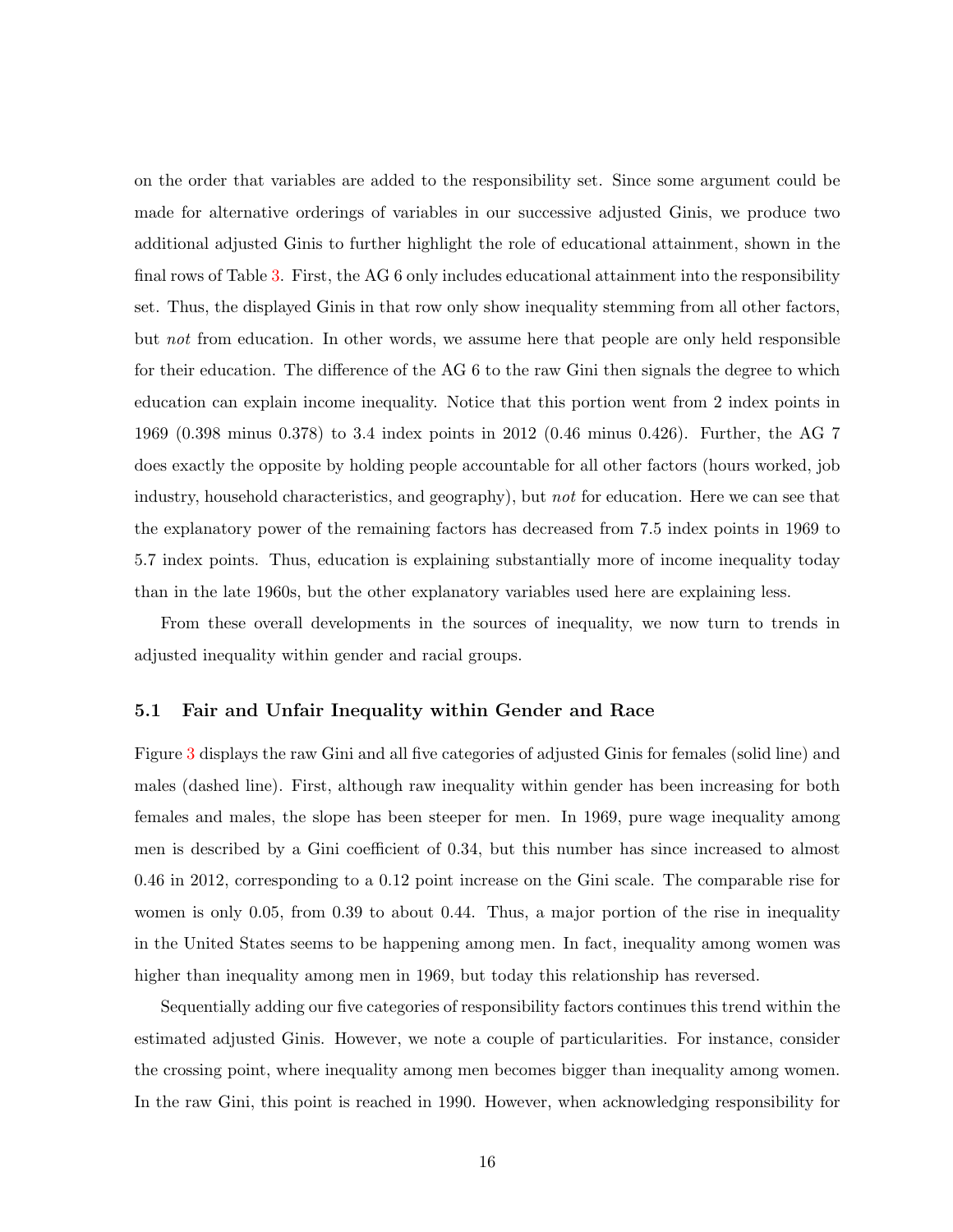<span id="page-19-0"></span>

Figure 3: Inequality among females and males over time, where AG 1 includes hours worked ({H}); AG 2 adds educational attainment ({H, EDU}); AG 3 adds industry fixed effects ({H, EDU, IND}); AG 4 adds household characteristics ({H, EDU, IND, HH}); AG 5 adds state fixed effects and metropolitan area ({H, EDU, IND, HH, STATE}).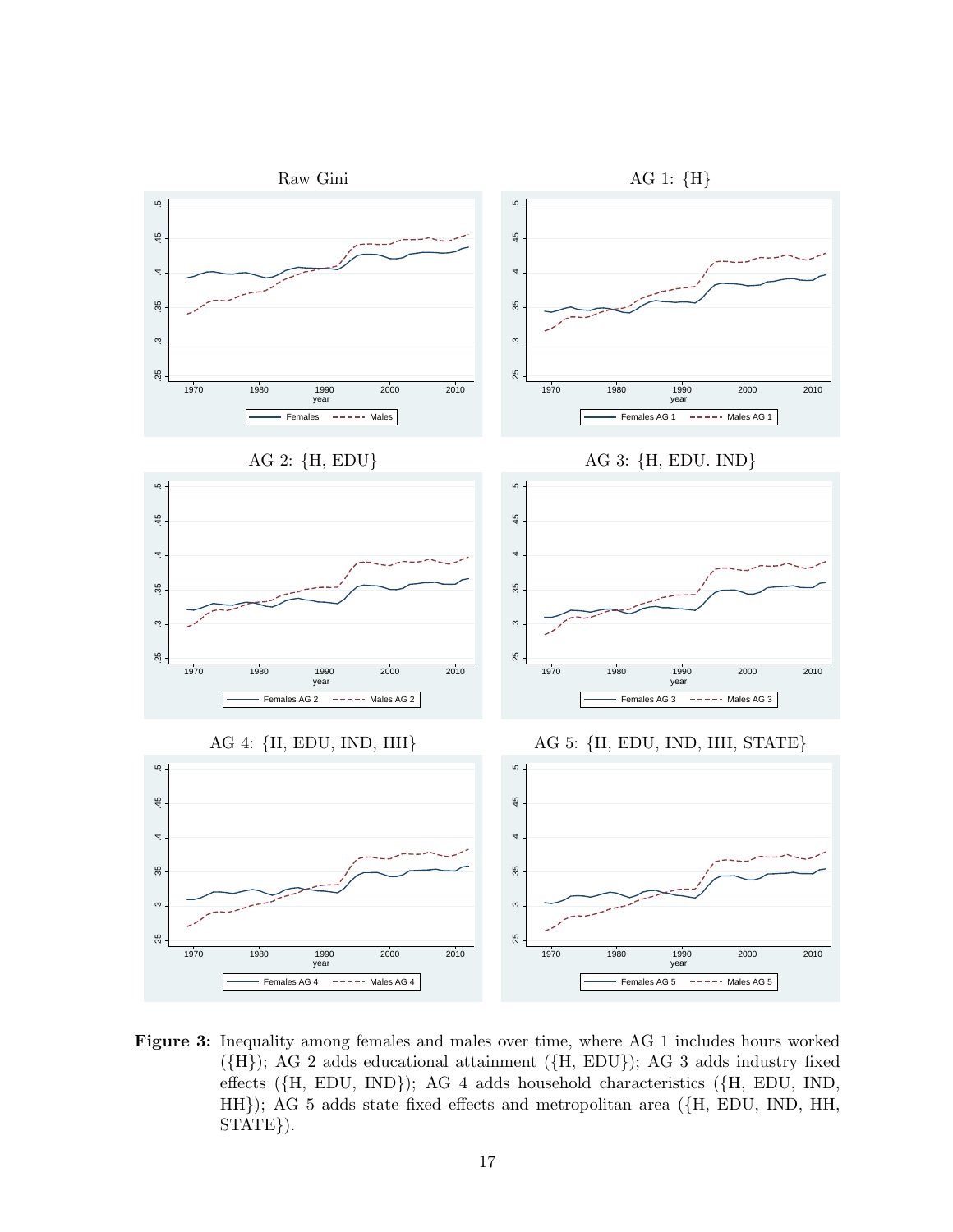hours worked, this point occurs in 1980. Thus, inequality adjusted for time spent at work has been higher among men than among women since 1980. Notice also that for the AG 1, AG 2, and AG 3, the gap between both gender-specific Ginis becomes bigger in recent years, whereas this gap seems to be closing for the AG 4 and then for the AG 5. Interestingly, this suggests that hours worked, educational attainment, and job industry are able to explain inequality among women better than among men. In turn, household characteristics, such as marital status and number of children, are better able to explain wage inequality among men, than wage inequality among women.

Figure [4](#page-21-0) then considers differences in overall and unfair inequality within races, using the two most represented ethnic groups of our sample: blacks and whites. Raw income inequality was remarkably similar across the two groups in the late 1960s (with a Gini coefficient of 0.39). It has also increased for both races since 1969, but substantially more so among whites (top left graph). As measured by the Gini coefficient, the wage disparity within whites has increased by seven index points to 0.46, but within blacks this rise only consisted of three index points to 0.42. This basic trend remains the same throughout all adjusted Ginis and the general conclusions regarding the individual variables derived in the main analysis hold for both blacks and whites. One notable difference, however, lies in the marginal reduction in the adjusted Gini in the early years of our sample when U.S. state of residence is added to the responsibility set. This reduction occurs almost entirely among blacks and not among whites, suggesting a non-trivial amount of overall inequality among blacks in the past is described by geographic location (likely northern versus southern states).

Figures [5](#page-23-0) and [6](#page-24-0) then distinguish within blacks and whites by gender. First, inequality among black males was substantially lower than among black females in 1969 (0.34 versus 0.42), but then wage disparities within black males started to rise strongly since the mid 1970s. This observation is consistent with the general trend from Figure [3.](#page-19-0) However, the data reveal an interesting particularity here for black females, as inequality within this group today is actually lower than in 1969 (0.41 versus 0.42). This finding does not hold, however, once we allow hours worked and especially educational attainment to reflect fair inequality. This serves as an example of where deriving the adjusted Gini can lead to a different conclusion than considering the raw Gini alone. If we accept at least hours worked as a responsibility factor, then unfair inequality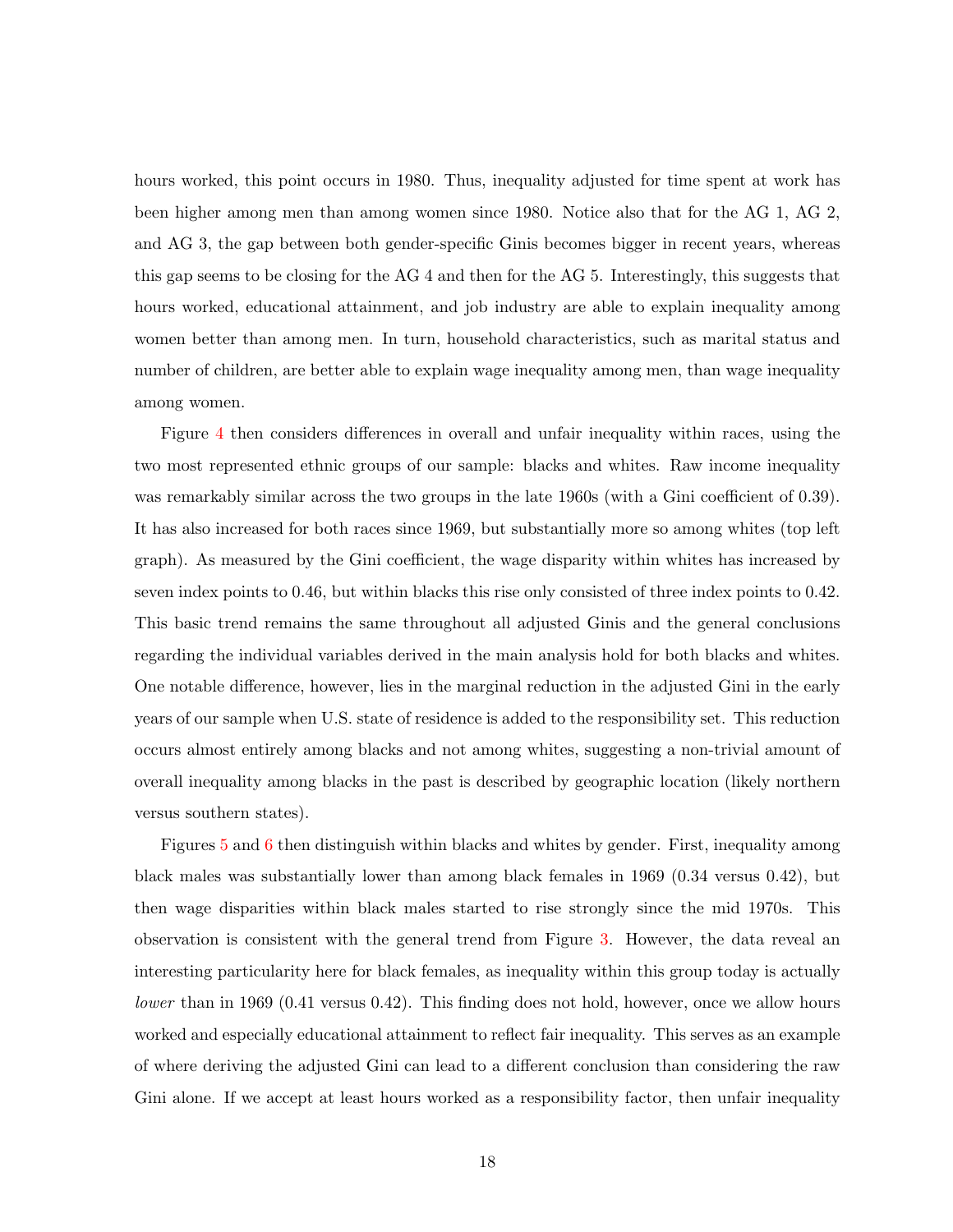<span id="page-21-0"></span>

Figure 4: Inequality among blacks and whites over time, where AG 1 includes hours worked ({H}); AG 2 adds educational attainment ({H, EDU}); AG 3 adds industry fixed effects ({H, EDU, IND}); AG 4 adds household characteristics ({H, EDU, IND, HH}); AG 5 adds state fixed effects and metropolitan area ({H, EDU, IND, HH, STATE}).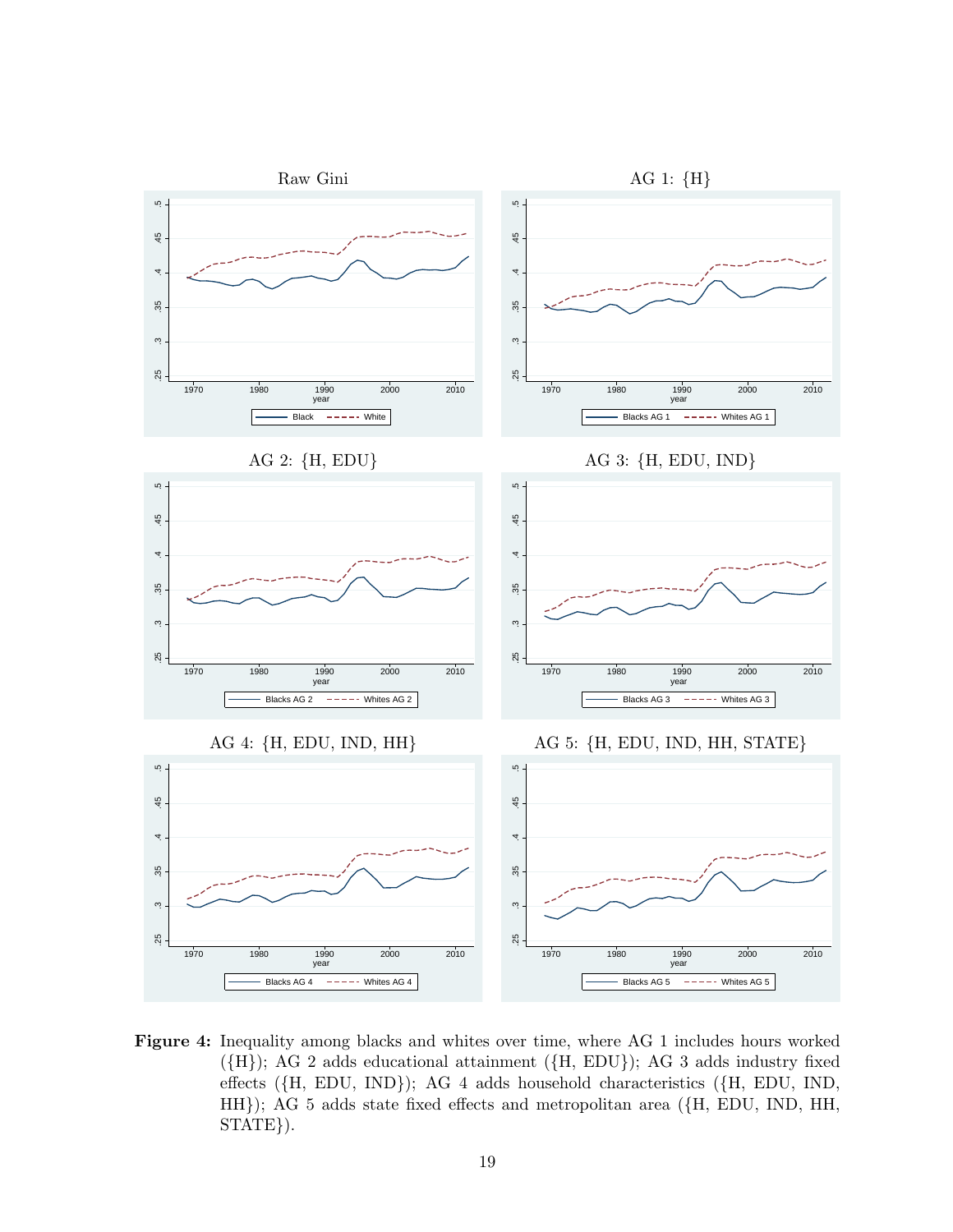within black women is higher today than in 1969, even though the traditional Gini would lead us to believe the opposite. Adjusting for the remaining sets of variables further solidifies this conclusion.

Moving to inequalities by gender for white respondents in Figure  $6$  shows trends in inequality and adjusted inequality measures that closely resemble the basic gender results from Figure [3.](#page-19-0) This is not surprising, given that the majority of individuals in the CPS are whites. Thus, inequality among white males has been higher than among white females until the early 1990s, but since then we observe marginally more income inequality among men. Once working hours are accounted for, the gap between the adjusted Ginis for women and men becomes bigger, suggesting that the time spent working explains relatively more of inequality among women than among men. Also notice that household characteristics are able to explain a larger portion for wage inequality among males. Overall, however, the main takeaway from Figure [6](#page-24-0) is the strong rise in inequality among men, whereas inequality among women has only been rising modestly since the 1970s.

From looking at wage inequality by gender and race, we now turn to developments in inequality across geographic regions.

#### 5.2 Fair and Unfair Inequality within States

Considering regional differences of inequality developments is especially important for a large and diverse country like the United States. Not only due to its large geographical size, but also because of its history as a country of immigrants from a variety of cultural and historical backgrounds, a more detailed analysis is justified here. As a first approach, we follow the CPS definitions and analyze inequality for four U.S. regions: the Northeast, the Midwest, the South, and the West.<sup>[8](#page-22-0)</sup> Although reducing the sample into four distinct regions appears crude, the resulting estimates already allow us to draw some interesting conclusions from comparisons of the basic Gini and the adjusted Ginis by regions (Figure [7\)](#page-25-0). A general result is that inequality (raw

<span id="page-22-0"></span><sup>8</sup>Northeast: Connecticut, Maine, Massachusetts, New Hampshire, New Jersey, New York, Pennsylvania, Rhode Island, and Vermont. Midwest: Illinois, Indiana, Iowa, Kansas, Michigan, Minnesota, Missouri, Nebraska, North Dakota, Ohio, South Dakota, and Wisconsin. South: Alabama, Arkansas, Delaware, District of Columbia, Florida, Georgia, Kentucky, Louisiana, Maryland, Mississippi, North Carolina, Oklahoma, South Carolina, Tennessee, Texas, Virginia, West Virginia. West: Alaska, Arizona, California, Colorado, Hawaii, Idaho, Montana, Nevada, New Mexico, Oregon, Utah, Washington, and Wyoming.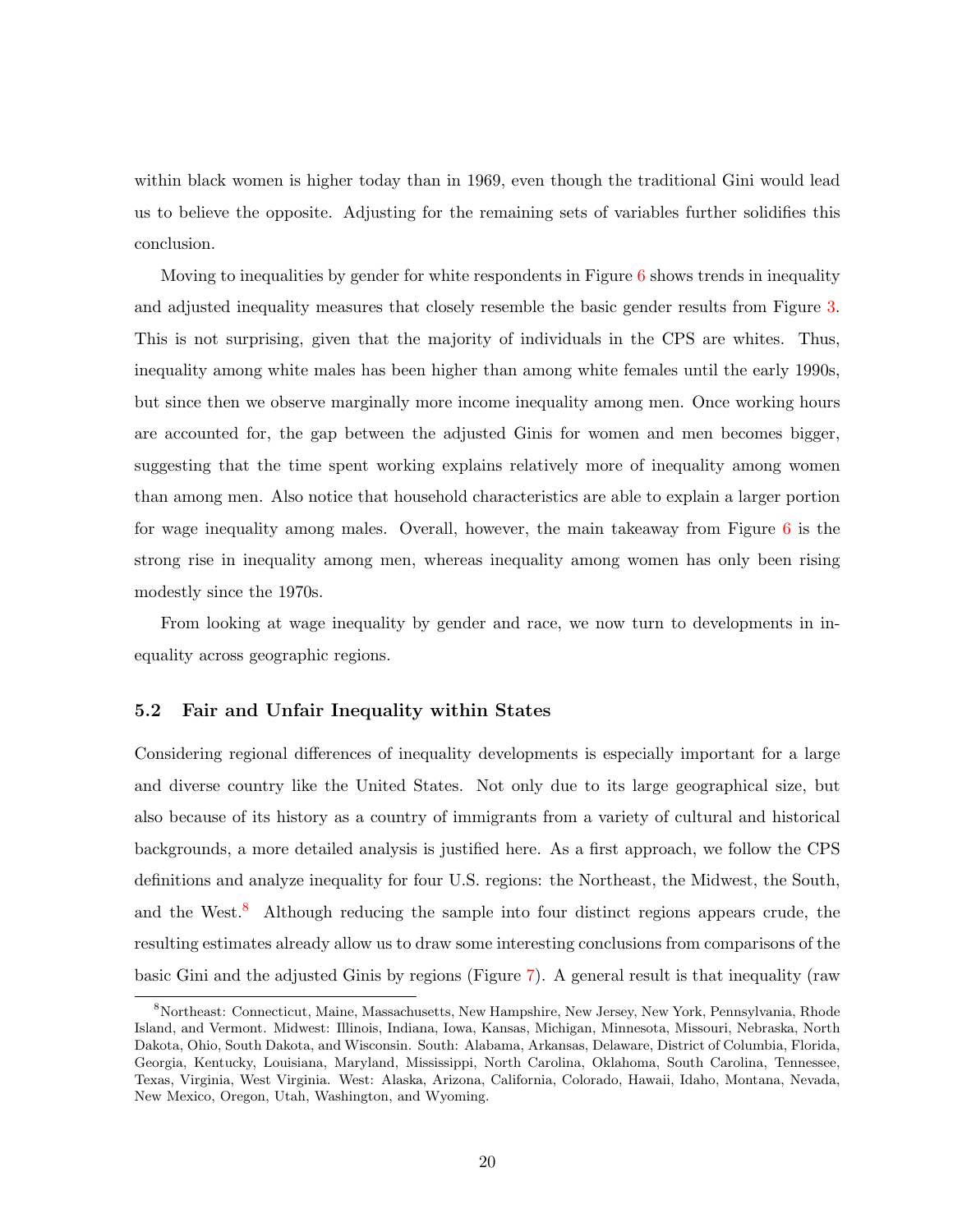<span id="page-23-0"></span>

Figure 5: Gender differences in inequality among blacks, where AG 1 includes hours worked ({H}); AG 2 adds educational attainment ({H, EDU}); AG 3 adds industry fixed effects ({H, EDU, IND}); AG 4 adds household characteristics ({H, EDU, IND, HH}); AG 5 adds state fixed effects and metropolitan area ({H, EDU, IND, HH, STATE}).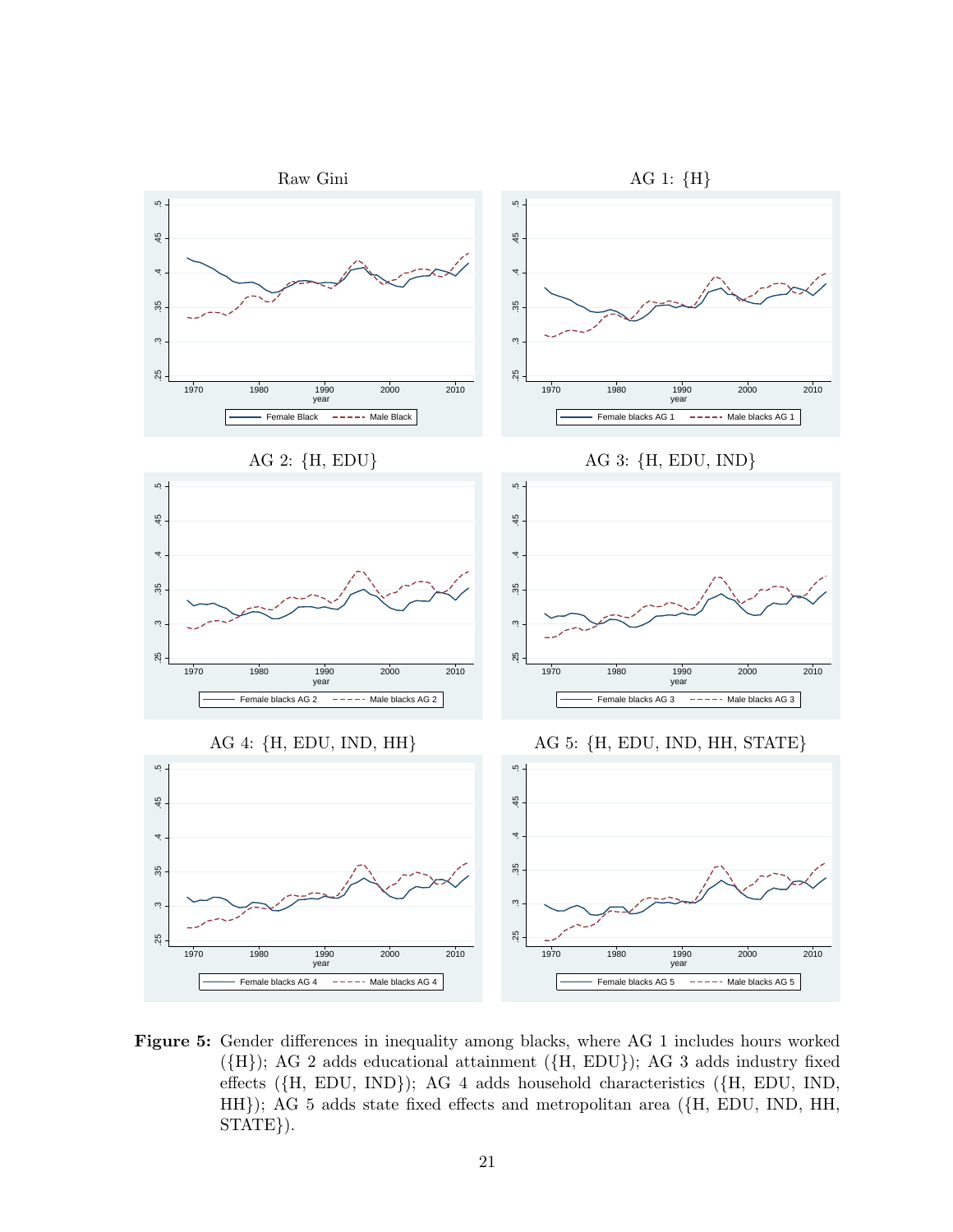<span id="page-24-0"></span>

Figure 6: Gender differences in inequality among whites, where AG 1 includes hours worked ({H}); AG 2 adds educational attainment ({H, EDU}); AG 3 adds industry fixed effects ({H, EDU, IND}); AG 4 adds household characteristics ({H, EDU, IND, HH}); AG 5 adds state fixed effects and metropolitan area ({H, EDU, IND, HH, STATE}).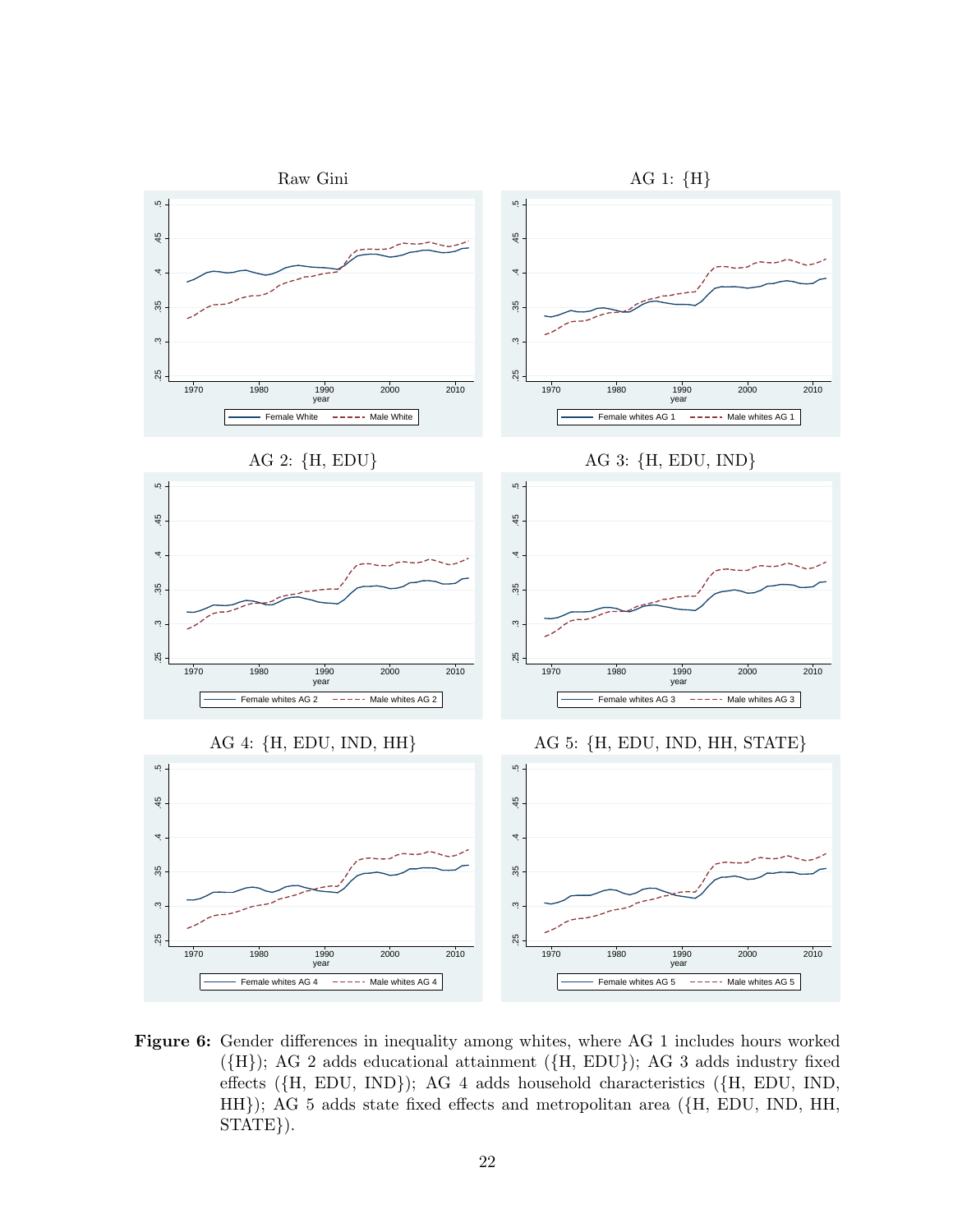<span id="page-25-0"></span>

Figure 7: Regional differences in inequality over time, where AG 1 includes hours worked ({H}); AG 2 adds educational attainment ({H, EDU}); AG 3 adds industry fixed effects ({H, EDU, IND}); AG 4 adds household characteristics ({H, EDU, IND, HH}); AG 5 adds state fixed effects and metropolitan area ({H, EDU, IND, HH, STATE}).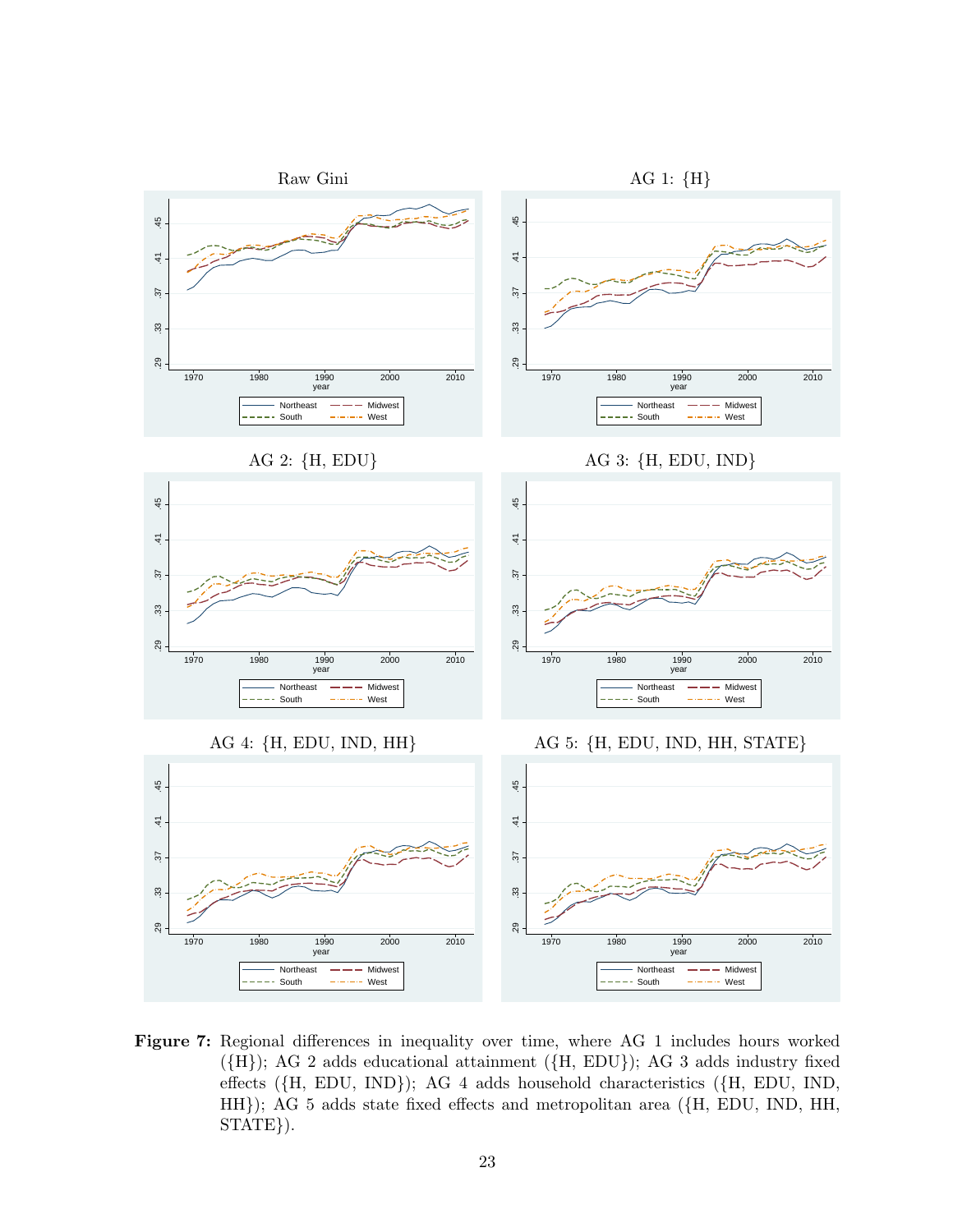and adjusted) has increased in all regions, but the steepest rise has occurred in the Northeast. The inclusion of all our potential responsibility factors can explain almost 20 percent of inequality in the Northeastern region (as the raw Gini drops from 0.47 to 0.38), and the explanatory effect of these variables is similar for the remaining three regions. In 1969, this area was the most equal in terms of wages, but today we observe the strongest wage disparities in the Northeast. Adding variables to the set of responsibility factors marginally closes this gap, but the general conclusion remains.

Given the size of the CPS sample, we are also able to consider inequality within particular U.S. states and their development over time. For this analysis, we restrict the sample to after 1976, since before that time not all states were separately identified in the CPS, and the groupings of individual states also changed across years. In this context, Figure [8](#page-27-0) shows two maps displaying the raw Ginis in 1976 – 1978 and 2010 – 2012. With darker shades implying higher inequality, we can immediately notice that a large majority of U.S. states experienced a rise in raw inequality over the past 35 years. However, some states also exhibit less or the same wage inequality today (e.g. South Dakota), relative to the late 1970s. Table [4](#page-28-0) provides a complete list of inequality trends by state.

Figure [9](#page-30-0) then highlights the development over time for the adjusted Ginis. Displaying three different versions of the Gini (raw Gini, AG 3, and AG 5), states are color coded by their change in the adjusted Gini from the beginning (1976) to the end (2012) of this subsample. States in light blue have experienced a decrease in wage disparity towards a more equal distribution of earnings, while yellow and red represent small and large increases in the Gini within the state. The top map shows that the raw Gini has actually decreased in eight states (Delaware, Minnesota, Montana, Nebraska, North Dakota, Oklahoma, South Dakota, and Wyoming). Thus, although the trend towards more wage inequality can be observed in the majority of the U.S. states, this conclusion does not hold everywhere. Regional differences in terms of inequality developments over time within the U.S. (raw Gini and adjusted Ginis) exist – something that has recently been highlighted for France [\(Carpantier and Sapata,](#page-33-10) [2012\)](#page-33-10). We do observe a particularly strong increase of raw inequality (a rise in the Gini by over 0.05 index points) in the Northeastern states, California, and New Mexico.

The second map then acknowledges hours worked, educational attainment, and the job in-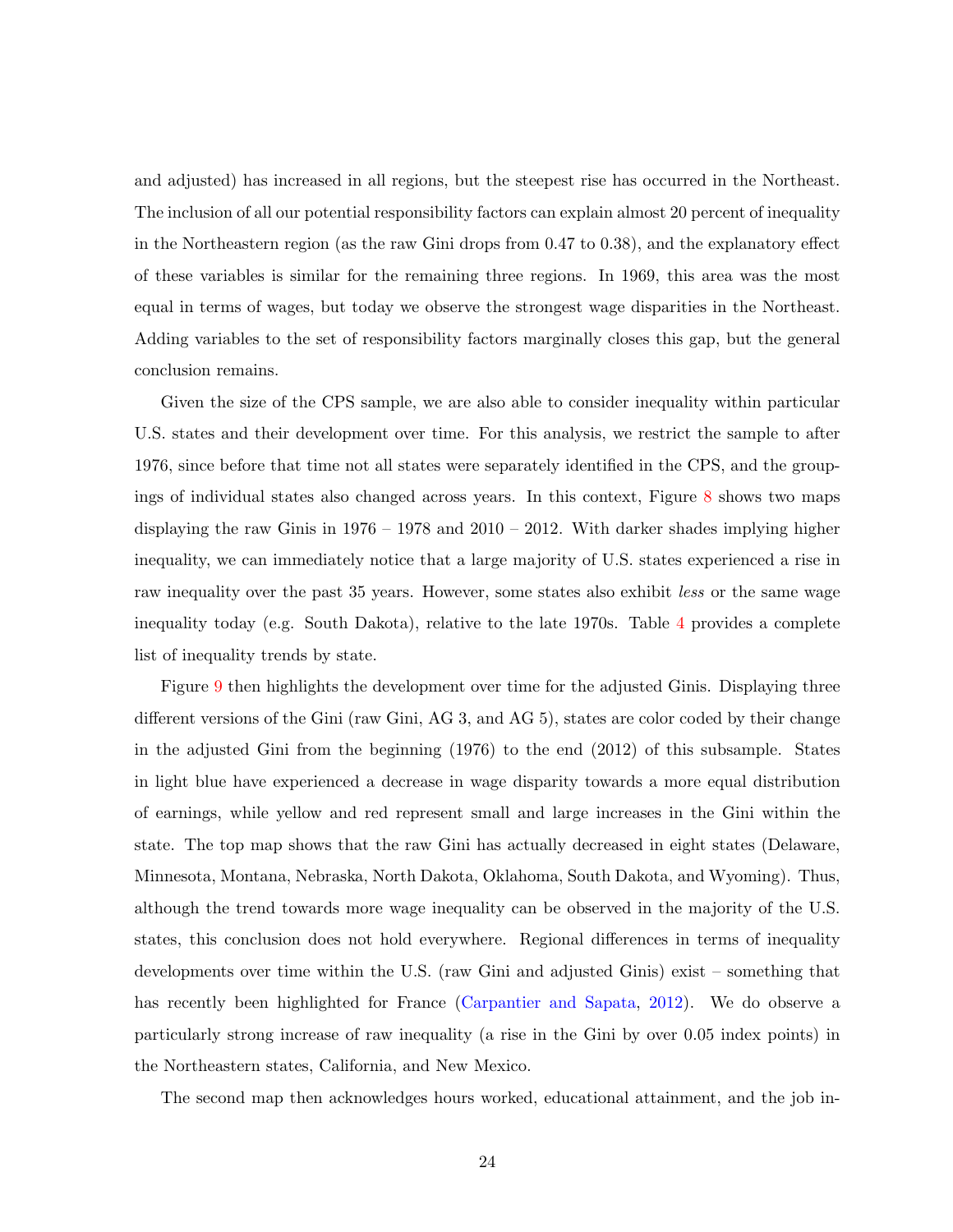<span id="page-27-0"></span>

Figure 8: Raw Gini in 1976 – 1978 (top) versus 2010 – 2012 (bottom)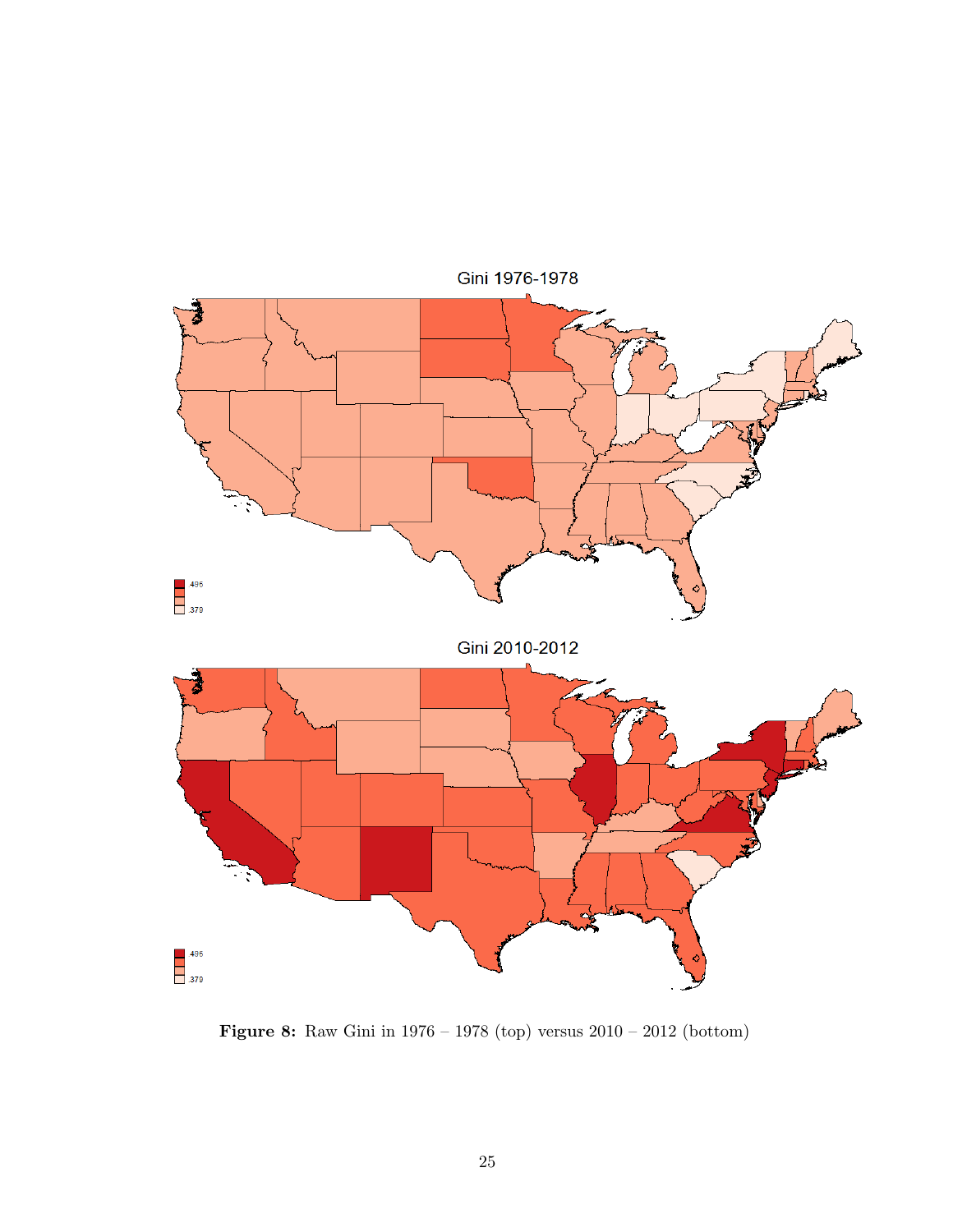<span id="page-28-0"></span>

|                             | Raw Gini     |              | AG <sub>3</sub> |                    | AG 5                     |              |  |
|-----------------------------|--------------|--------------|-----------------|--------------------|--------------------------|--------------|--|
|                             |              |              | ${H, EDU, IND}$ |                    | {H, EDU, IND, HH, STATE} |              |  |
| State                       | 1976-1978    | 2010-2012    | 1976-1978       | 2010-2012          | 1976-1978                | 2010-2012    |  |
| Alabama                     | 0.42         | 0.44         | 0.35            | 0.36               | 0.34                     | 0.35         |  |
| Alaska                      | 0.43         | 0.43         | 0.37            | 0.36               | 0.37                     | $\rm 0.35$   |  |
| Arizona                     | 0.43         | 0.46         | 0.37            | 0.39               | 0.36                     | 0.39         |  |
| Arkansas                    | 0.41         | 0.43         | 0.33            | 0.37               | 0.33                     | 0.36         |  |
| California                  | 0.42         | 0.49         | 0.35            | 0.41               | 0.34                     | 0.40         |  |
| Colorado                    | 0.43         | 0.47         | 0.36            | 0.39               | 0.35                     | 0.38         |  |
| Connecticut                 | 0.42         | 0.50         | 0.33            | 0.41               | 0.32                     | 0.41         |  |
| Delaware                    | 0.43         | 0.42         | 0.33            | 0.35               | 0.33                     | 0.34         |  |
| District of Columbia        | $\rm 0.39$   | 0.46         | 0.31            | $\rm 0.39$         | 0.31                     | 0.39         |  |
| Florida                     | 0.42         | 0.45         | 0.35            | 0.39               | 0.34                     | 0.39         |  |
| Georgia                     | 0.42         | 0.46         | 0.35            | 0.39               | 0.33                     | 0.38         |  |
| Hawaii                      | 0.38         | 0.44         | 0.31            | 0.38               | 0.31                     | 0.37         |  |
| Idaho                       | 0.42         | 0.45         | 0.34            | 0.37               | 0.33                     | 0.37         |  |
| Illinois                    | 0.41         | 0.48         | 0.33            | 0.41               | 0.32                     | 0.40         |  |
| Indiana                     | 0.39         | 0.44         | 0.31            | 0.37               | 0.30                     | 0.37         |  |
| Iowa                        | 0.42         | 0.43         | 0.33            | $\rm 0.35$         | 0.33                     | $\rm 0.35$   |  |
| Kansas                      | 0.42         | 0.45         | 0.35            | 0.38               | 0.34                     | 0.37         |  |
| Kentucky                    | 0.41         | 0.41         | 0.32            | $\rm 0.35$         | 0.32                     | 0.34         |  |
| Louisiana                   | 0.42         | 0.44         | $\rm 0.35$      | 0.38               | 0.34                     | 0.37         |  |
| Maine                       | 0.40         | 0.43         | 0.34            | 0.36               | 0.34                     | 0.36         |  |
|                             | 0.43         | 0.44         |                 | $\rm 0.36$         | 0.32                     | 0.36         |  |
| Maryland<br>Massachusetts   | 0.41         | 0.46         | 0.33<br>0.33    | 0.37               | 0.33                     | 0.36         |  |
| Michigan                    | 0.41         | 0.46         | 0.33            | 0.38               | 0.31                     | 0.37         |  |
| Minnesota                   | 0.45         | 0.44         | 0.35            | 0.37               | $0.35\,$                 | 0.36         |  |
|                             |              | 0.44         |                 |                    |                          |              |  |
| Mississippi                 | 0.42         |              | 0.35            | 0.39               | 0.34                     | 0.38         |  |
| Missouri<br>Montana         | 0.43         | 0.46<br>0.43 | 0.35            | 0.39               | 0.34<br>0.36             | 0.38         |  |
| Nebraska                    | 0.43<br>0.44 | 0.43         | 0.35<br>0.35    | 0.36<br>$\rm 0.36$ | 0.35                     | 0.36<br>0.36 |  |
| Nevada                      | 0.41         | 0.44         | 0.36            | 0.38               | $\rm 0.35$               | 0.37         |  |
|                             |              | 0.44         |                 | $\rm 0.36$         |                          |              |  |
| New Hampshire<br>New Jersey | 0.41<br>0.42 | 0.49         | 0.35<br>0.34    | 0.41               | 0.35<br>0.34             | 0.36<br>0.40 |  |
| New Mexico                  | 0.42         | 0.48         | 0.35            | 0.42               | 0.33                     | 0.42         |  |
| New York                    | 0.40         | 0.47         | 0.33            | 0.40               | 0.33                     | 0.39         |  |
| North Carolina              | 0.40         | 0.46         | 0.33            | 0.39               | 0.32                     | 0.38         |  |
| North Dakota                | 0.45         | 0.44         | 0.37            | 0.37               | 0.37                     | 0.37         |  |
| Ohio                        | 0.40         | 0.46         | 0.33            | 0.38               | 0.32                     | 0.37         |  |
| Oklahoma                    | 0.44         | 0.44         | 0.35            | 0.39               | 0.34                     | 0.38         |  |
| Oregon                      | 0.42         | 0.44         | 0.34            | 0.36               | 0.33                     | 0.35         |  |
| Pennsylvania                | 0.39         | 0.45         | 0.32            | 0.37               | 0.31                     | 0.36         |  |
| Rhode Island                | 0.39         | 0.45         | 0.32            | 0.37               | 0.31                     | 0.36         |  |
| South Carolina              | 0.39         | 0.41         | 0.32            | 0.34               | 0.31                     | 0.33         |  |
| South Dakota                | 0.47         | $\rm 0.42$   | $\rm 0.38$      | 0.37               | 0.38                     | $\rm 0.36$   |  |
| Tennessee                   | 0.42         | 0.43         | 0.34            | 0.37               | 0.33                     | 0.36         |  |
| Texas                       | 0.42         | 0.46         | $\rm 0.35$      | $\rm 0.39$         | 0.34                     | $\rm 0.39$   |  |
| Utah                        | $0.41\,$     | 0.46         | $\rm 0.33$      | $\rm 0.38$         | 0.32                     | 0.37         |  |
| Vermont                     | 0.43         | 0.43         | 0.34            | $0.37\,$           | 0.33                     | 0.36         |  |
| Virginia                    | 0.43         | 0.47         | 0.35            | 0.38               | 0.34                     | 0.38         |  |
| Washington                  | 0.43         | 0.46         | 0.34            | 0.39               | 0.34                     | 0.38         |  |
| West Virginia               | 0.38         | 0.44         | 0.31            | 0.37               | 0.31                     | 0.37         |  |
| Wisconsin                   | $\rm 0.42$   | 0.44         | 0.31            | $0.36\,$           | $0.31\,$                 | 0.35         |  |
| Wyoming                     | 0.42         |              |                 |                    | 0.34                     |              |  |
|                             |              | $0.42\,$     | 0.34            | 0.33               |                          | $\rm 0.33$   |  |

Table 4: Ginis by States.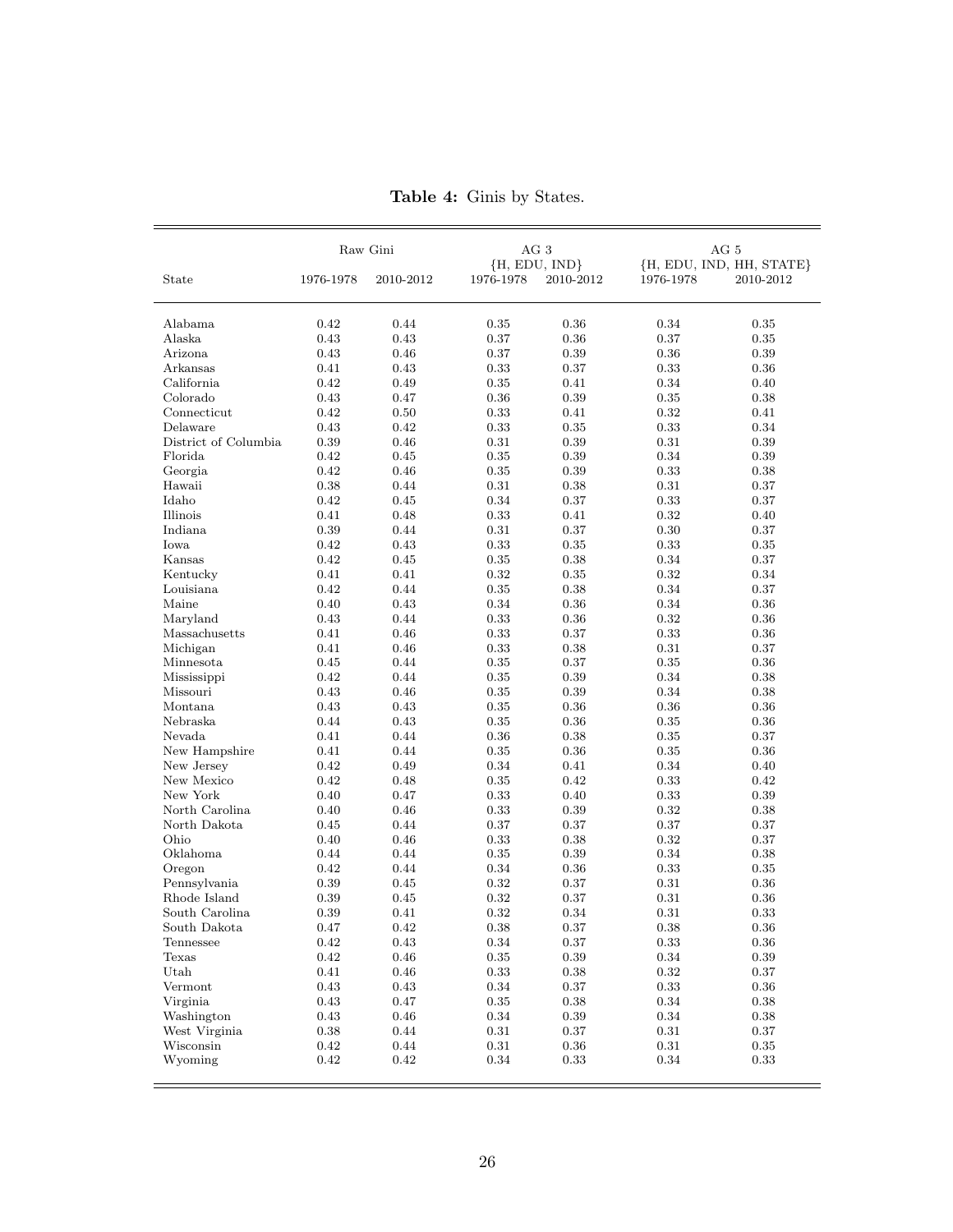dustry of the individual as part of one's responsibility. Thus, any inequality resulting from these factors is used to calculate the "fair" wage and is not reflected in the AG 3 ({H, EDU, IND}). In this case, only South Dakota and Wyoming remain as the states with lower (unfair) wage inequality today, compared to the late 1970s. Notice also that by this standard of responsibility factors, additional states show a stark rise in inequality. In addition to a few western states, these are most concentrated in the Rust belt region around the Great Lakes (extending from Illinois to New York), an area that was most impacted by the deindustrialization occurring in the United States in the 1980s and onward. Finally, the bottom map further adds marital status, number of children, and whether the respondent lives in a metropolitan area to the set of responsibility factors. By this definition of responsibility, we recover North Dakota as a state with decreasing inequality and Florida becomes an area with a stark increase in (unfair) inequality.

The main takeaway from these regional analyses consists in a strong heterogeneity among states in terms of inequality developments over time. In addition, distinguishing between responsibility and non-responsibility factors in their contribution to wage inequality can produce different conclusions in different areas. This further highlights the importance of analyzing the particular sources of income inequality, as these can differ by region. Overall, analyzing inequality within states produces interesting results, providing a more detailed analysis of developments in wage disparities in the United States.

#### <span id="page-29-0"></span>6 Concluding Remarks and Discussion

This paper analyzes the determinants of income inequality within the United States over the time period from 1967 to 2012. Using a recently developed methodology by Alm $\hat{a}$ s et al. [\(2011\)](#page-33-4), we employ CPS data to derive not only the raw Gini coefficient, but also adjusted Ginis. Specifically, we derive Gini coefficients following five different definitions of what might reasonably be considered as part of one's own responsibility, subsequently incorporating inequalities stemming from hours worked, educational attainment, job industry, household characteristics, and geographical location. This distinction can be important, especially for policymakers, since potential rules and regulations designed to address income inequality may differ drastically depending on the particular source of income inequality. For instance, wage inequalities arising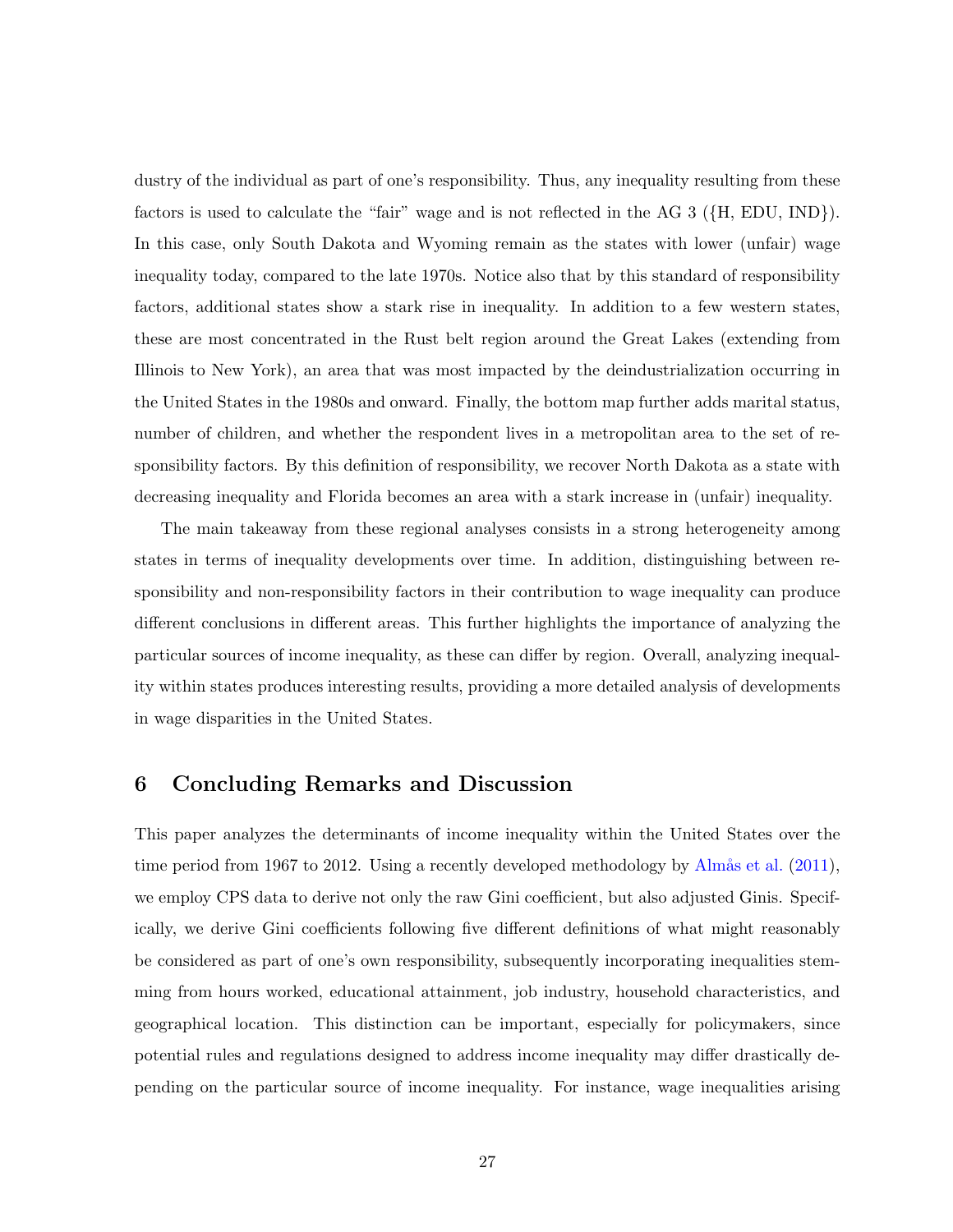<span id="page-30-0"></span>

Figure 9: Changes in Gini (top), AG 3 ({H, EDU, IND}, middle), and AG 5 ({H, EDU, IND, HH, STATE}, bottom) from 1976 – 1978 to 2010 – 2012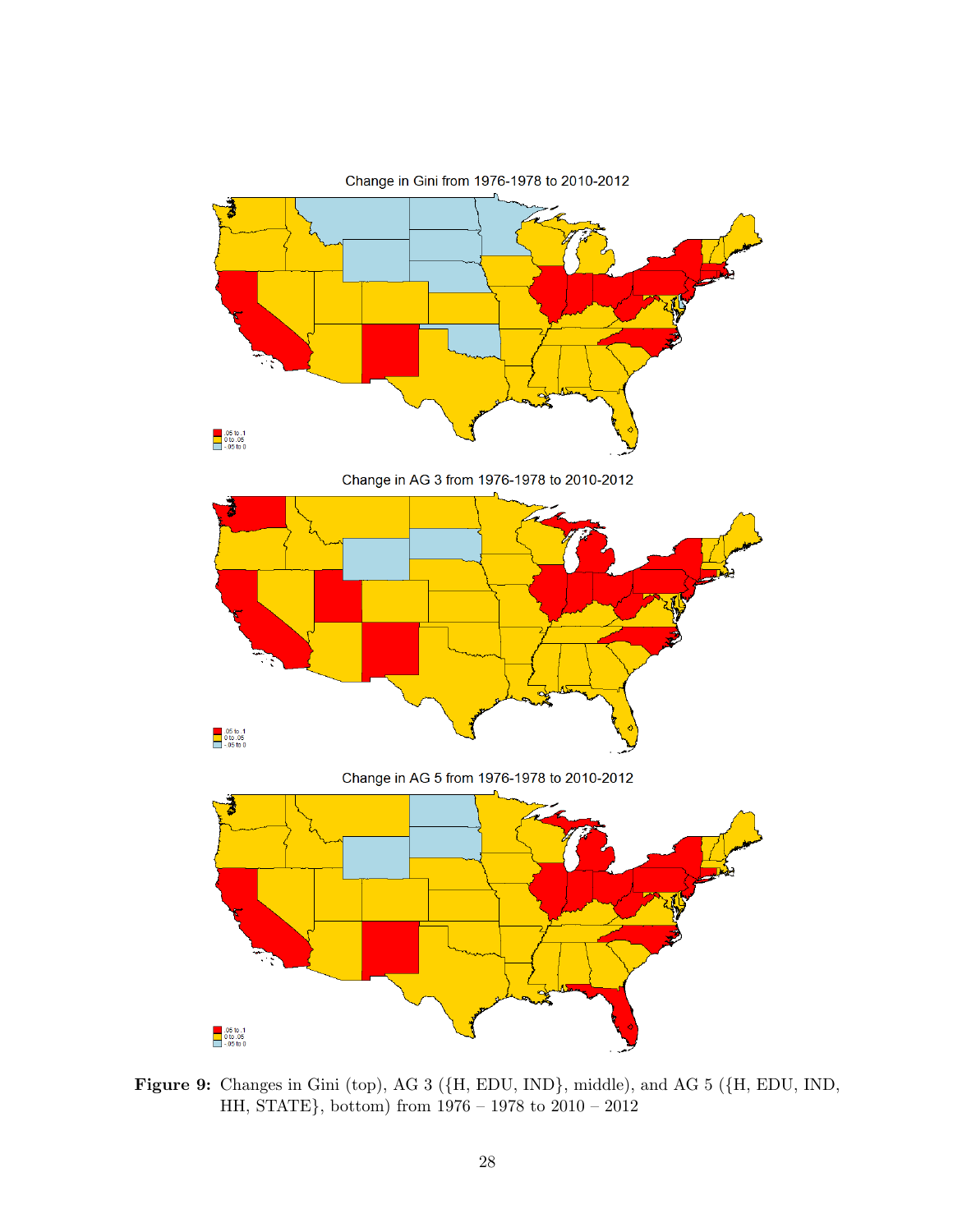from hours worked or educational outcomes would require different policies (if any) than income inequalities stemming from pure gender or race differentials (and therefore potentially discrimination).

We find that educational outcomes are able to explain a much larger portion of inequality today than 45 years ago. In fact, over 35 percent of the inequality explained by the variables in this study (the major variables included in conventional wage regressions) can be explained by educational outcomes today – as opposed to only 15 percent in the mid-1970s. However, none of the prominent wage determinants from the CPS dataset employed here can fully explain the general long-run trend in rising wage inequality. In this context, we confirm conclusions from [Lemieux](#page-34-10) [\(2006b\)](#page-34-10), in that education plays a larger role in determining inequality today, but reject education as the primary driver for the general upward trend in wage inequality. Overall, hours worked, educational attainment, marital status, number of children, and geographical location are unable to account for the majority of increased wage disparity since 1967. In fact, in aboslute and relative terms, the adjusted Gini coefficient (a measure of "unfair" inequality) has risen *more* than the raw Gini, regardless of what factors one wishes to consider being within an individual's set of responsibility. Thus, we cannot rule out alternative explanations for the rise in income inequality, such as the importance of top earners (e.g., see [Piketty and Saez,](#page-35-2) [2003\)](#page-35-2).

As a next step, we analyze developments in raw and adjusted inequality within gender and race. Especially here, breaking down inequality into its sources reveals interesting findings. For instance, the pure earnings disparity among black women has decreased since the late 1960s. However, once wage inequalities arising from hours worked and educational attainment are considered as fair, inequality among black women today is *higher* than 45 years ago. Another interesting finding in our study shows that income inequality among men has increased substantially more than income inequality among women. In fact, until 1990 wages among men were more evenly distributed than among women, but since then the data shows the opposite development.

Finally, we break down raw and adjusted wage inequality by U.S. states. Not surprisingly, the majority of the states experienced rising wage inequality over the past 35 years, yet some states actually experienced a decrease. This holds especially true for the northern states (e.g.,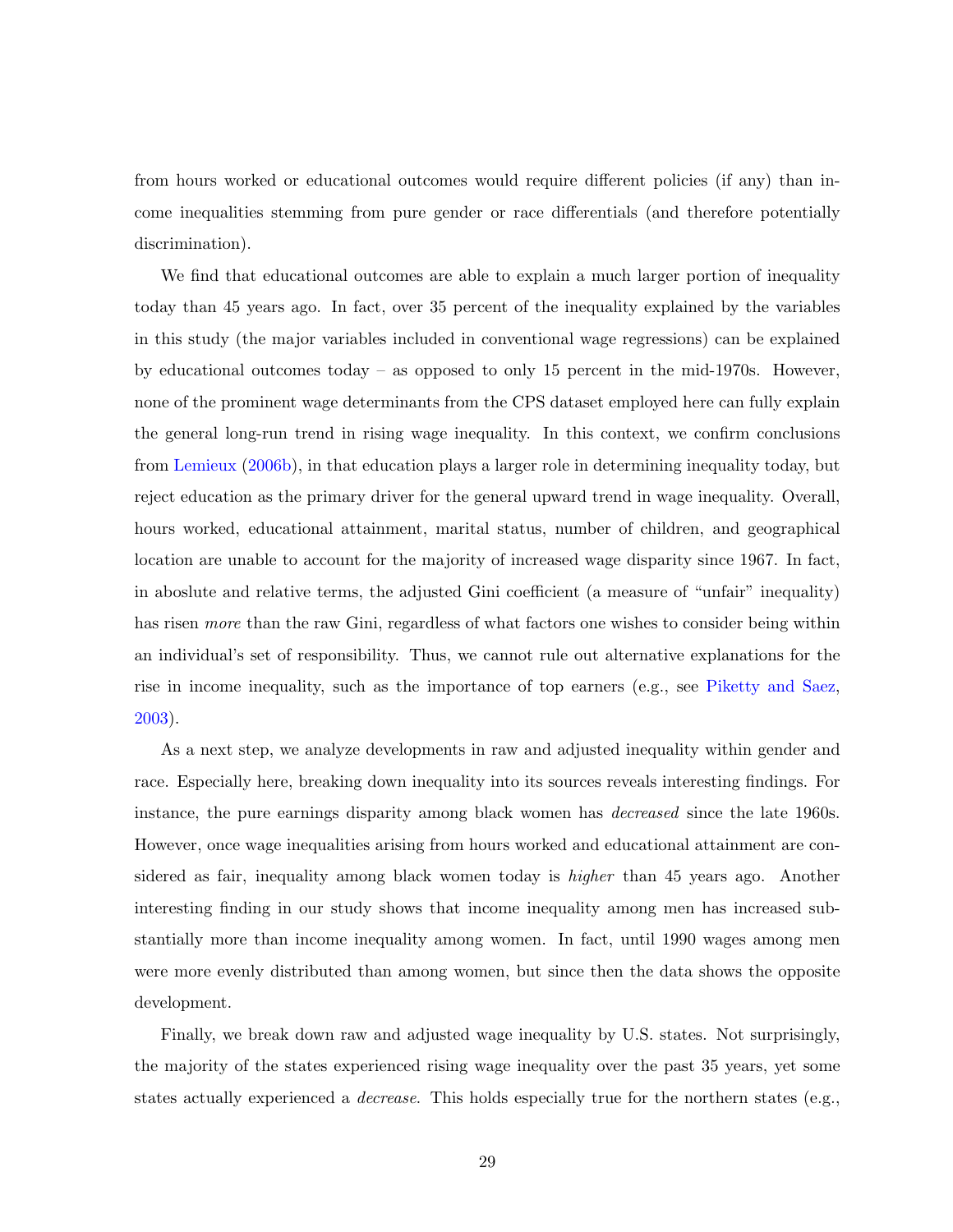Minnesota, North Dakota, or South Dakota), but also Oklahoma and Delaware. However, once we hold people accountable for a couple of major wage determinants – such as hours worked, educational outcomes, or job industry – the map of inequality developments changes. Eventually, only South Dakota and Wyoming consistently show a decrease in unfair wage inequality since 1976, no matter which set of variables we assume as part of one's responsibility.

Beyond these economic conclusions, showing the diversity of the types and sources of inequality within gender, race, and U.S. states, this paper highlights potential political lessons. In general, there exists an urgent need to understand the sources of rising inequality. In this context, using large individual level databases proves to be important, as it allows for a more detailed look at the sources of wage inequality. This paper shows that the reasons for the rise in inequality can differ across gender, race, or geographical location. Thus, raw Gini coefficients provide little direction in forming potential policy recommendations aimed at combating wage disparities, especially if policymakers wish to differentiate between equality of opportunity and equality of outcomes.

There are several limitations of our analysis that should be noted, some of which may provide fruitful avenues for future research. First, our sample only includes employed individuals, which means that changes in labor force participation are not directly captured. Second, data availability in our study does not allow us to measure the influence of the tax code and other governmental policies in mitigating income inequality. Third, a few prominent wage determinants are absent in the CPS data set, such as measurements for total work experience, field of study, or the quality of academic institutions attended. Nonetheless, we view this paper as a valuable exercise that begins to address the dichotomy of personal views on inequality and its sources, allowing for greater insight into long-term trends of income inequality.

#### References

- <span id="page-32-1"></span>Aaberge, R., Mogstad, M., and Peragine, V. (2011). Measuring long-term inequality of opportunity. Journal of Public Economics, 95(3):193–204.
- <span id="page-32-0"></span>Alesina, A. and Angeletos, G.-M. (2005). Fairness and redistribution. American Economic Review, 95(3):960–980.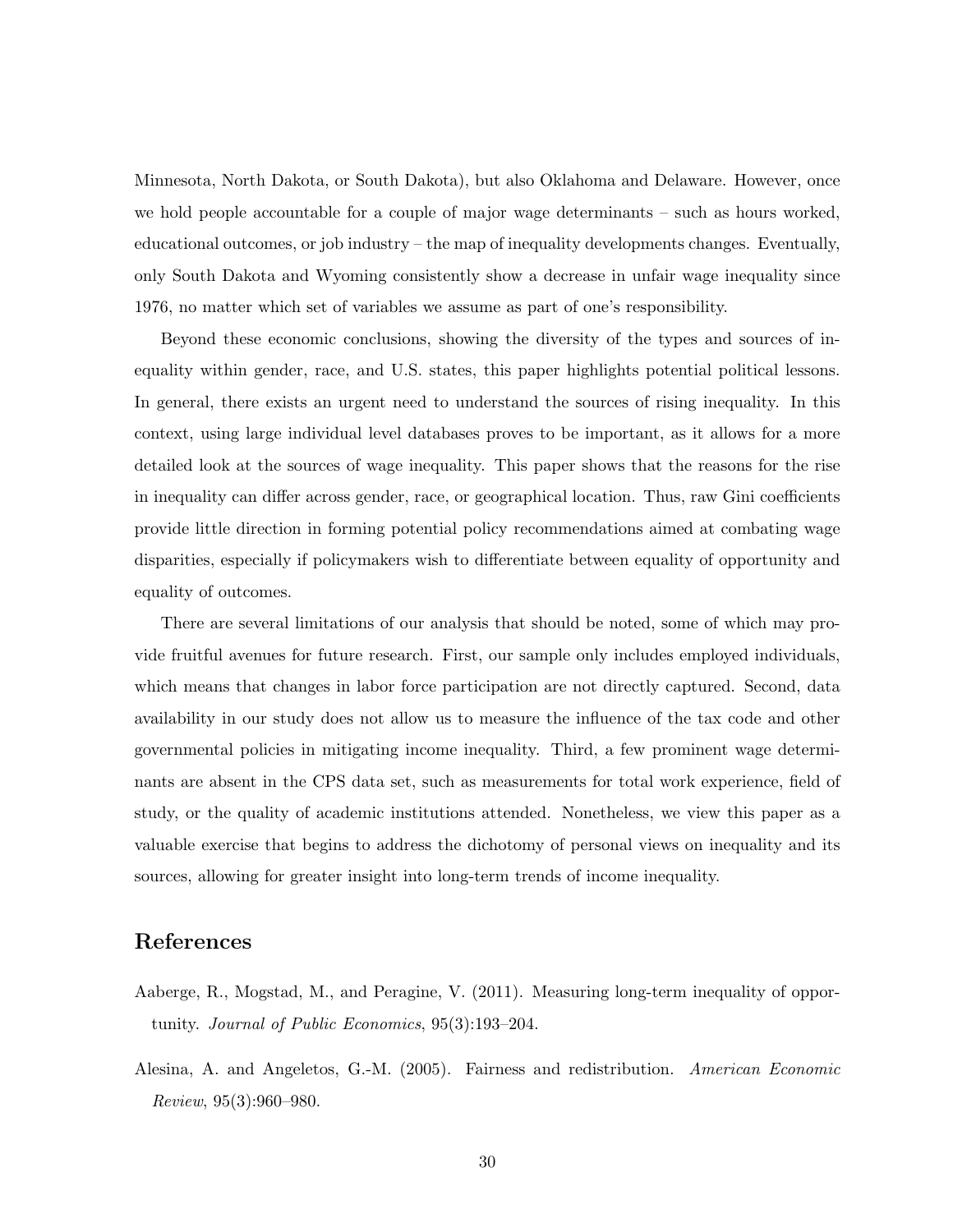- <span id="page-33-4"></span>Almås, I., Cappelen, A. W., Lind, J. T., Sørensen, E. Ø., and Tungodden, B. (2011). Measuring unfair (in)equality. Journal of Public Economics, 95(7):488–499.
- <span id="page-33-8"></span>Almås, I., Havnes, T., and Mogstad, M. (2012). Adjusting for age effects in cross-sectional distributions. Stata Journal, 12(3):393–405.
- <span id="page-33-6"></span>Armour, P., Burkhauser, R. V., and Larrimore, J. (2013). Deconstructing income and income inequality measures: A crosswalk from market income to comprehensive income. American Economic Review, 103(3):173–177.
- <span id="page-33-9"></span>Bound, J. and Johnson, G. (1992). Changes in the structure of wages in the 1980's: An evaluation of alternative explanations. American Economic Review, 82(3):371–392.
- <span id="page-33-3"></span>Bourguignon, F., Ferreira, F. H., and Menendez, M. (2007). Inequality of opportunity in Brazil. Review of Income and Wealth, 53(4):585–618.
- <span id="page-33-7"></span>Burkhauser, R. V., Feng, S., and Jenkins, S. P. (2009). Using the P90/P10 index to measure US inequality trends with current population survey data: A view from inside the Census Bureau vaults. Review of Income and Wealth, 55(1):166–185.
- <span id="page-33-5"></span>Burkhauser, R. V., Feng, S., Jenkins, S. P., and Larrimore, J. (2011). Estimating trends in US income inequality using the Current Population Survey: The importance of controlling for censoring. Journal of Economic Inequality, 9(3):393–415.
- <span id="page-33-0"></span>Cappelen, A. W., Hole, A. D., Sørensen, E. Ø., and Tungodden, B. (2007). The pluralism of fairness ideals: An experimental approach. American Economic Review, 97(3):818–827.
- <span id="page-33-10"></span>Carpantier, J.-F. and Sapata, C. (2012). Unfair inequalities in France: A regional comparison. Working Paper.
- <span id="page-33-1"></span>David, H., Katz, L. F., and Kearney, M. S. (2006). The polarization of the US labor market. American Economic Review, 96(2):189–194.
- <span id="page-33-2"></span>Dynan, K. E. and Ravina, E. (2007). Increasing income inequality, external habits, and selfreported happiness. American Economic Review, 97(2):226–231.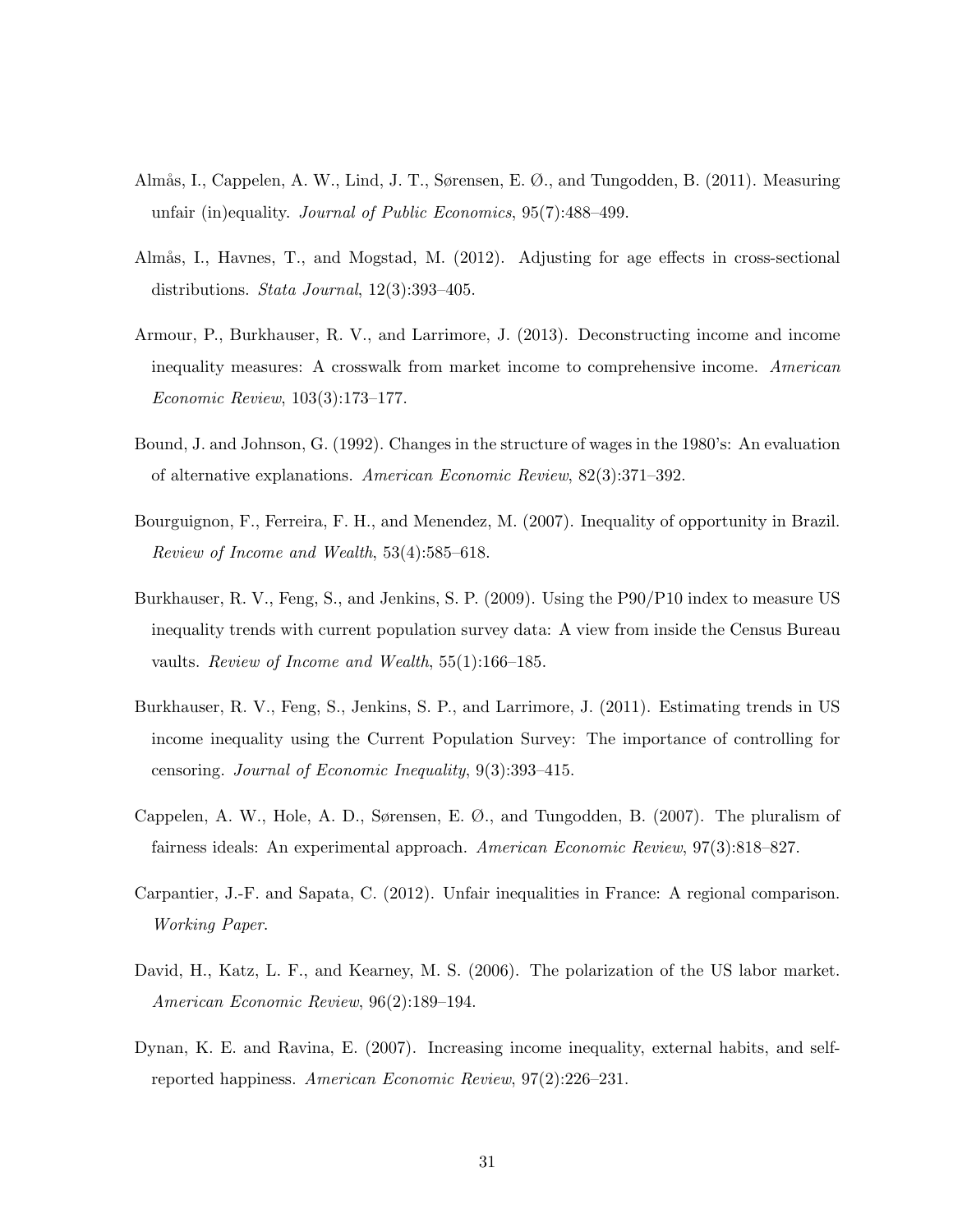- <span id="page-34-3"></span>Figueiredo, E. (2011). A note on the measurement of unfair inequality in Brazil. Economics Bulletin, 31(4):2944–2951.
- <span id="page-34-4"></span>Figueiredo, E. and Junior, J. L. d. S. N. (2011). More equal but not so fair: An analysis of Brazilian income distribution from 1995 to 2009. *Empirical Economics*, 46(4):1–13.
- <span id="page-34-1"></span>Gaertner, W. and Schwettmann, L. (2007). Equity, responsibility and the cultural dimension. Economica, 74(296):627–649.
- <span id="page-34-9"></span>Grove, W. A., Hussey, A., and Jetter, M. (2011). The gender pay gap beyond human capital: Heterogeneity in noncognitive skills and in labor market tastes. Journal of Human Resources, 46(4):827–874.
- <span id="page-34-5"></span>Hopkins, E. and Kornienko, T. (2010). Which inequality? The inequality of endowments versus the inequality of rewards. American Economic Journal: Microeconomics, 2(3):106–37.
- <span id="page-34-7"></span>Katz, L. F. and Murphy, K. M. (1992). Changes in relative wages, 1963-1987: Supply and demand factors. Quarterly Journal of Economics, 107(1):35–78.
- <span id="page-34-6"></span>Larrimore, J., Burkhauser, R. V., Feng, S., and Zayatz, L. (2008). Consistent cell means for topcoded incomes in the public use march CPS (1976–2007). Journal of Economic and Social Measurement, 33(2):89–128.
- <span id="page-34-2"></span>Lefranc, A., Pistolesi, N., and Trannoy, A. (2009). Equality of opportunity and luck: Definitions and testable conditions, with an application to income in France. Journal of Public Economics, 93(11):1189–1207.
- <span id="page-34-8"></span>Lemieux, T. (2006a). Increasing residual wage inequality: Composition effects, noisy data, or rising demand for skill? American Economic Review, 96(3):461–498.
- <span id="page-34-10"></span>Lemieux, T. (2006b). Postsecondary education and increasing wage inequality. American Economic Review, 96(2):195–199.
- <span id="page-34-0"></span>Mankiw, N. G. (2013). Defending the one percent. *Journal of Economic Perspectives*,  $27(3):21-$ 34.